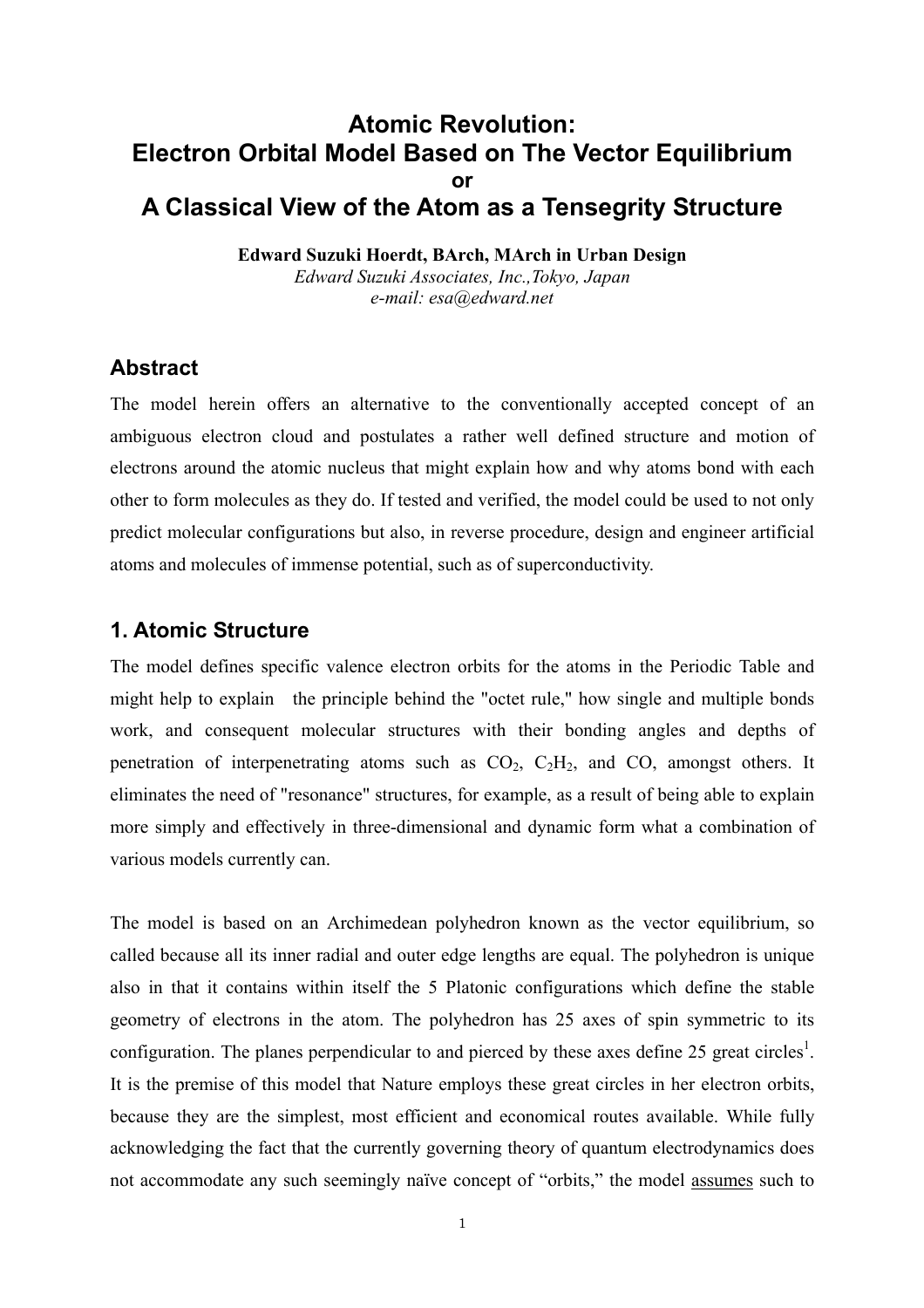interestingly obtain results that agree with observed phenomena. Moreover, specific orbits are selected for certain electron configurations to allow optimal preservation of such relationships while in motion. Since Pauli's Exclusion Principle stipulates that an orbit can only carry 2 electrons, an orbit can be considered as basically a "line" relationship between the positive-spin and the negative- spin electrons paired at opposite ends, moving in unison at 180-degree angle of maximum separation with greatest probability, minimizing electron repulsion and expending least energy.



**Fig. 1. Paired Electrons in an Orbit as a "Line" Relationship.** 

The model postulates that orbitals are "hybridized" in individual atoms to begin with and treats orbitals of different sublevels of a level as degenerate. Hund's rule, therefore, applies to all orbitals irrespective of the "penetration effect," and the model assumes that "the lowest energy configuration for an atom is the one having the maximum number of unpaired electrons...(with) parallel spins"  $2$  throughout the different sublevels.

#### **1.1 Orbit and Orbital**

An "orbital," in common atomic terminology, refers to a region of space where an electron is most likely to be found, as distinct from an "orbit," or path generally defined mathematically by a circle or an ellipse. In this paper, "orbital" and "orbit" are loosely used to indicate a sort of a hybrid of the two. While the orbits of the vector equilibrium diagrams are drawn rigid, they in actuality should not be considered as so. The drawings ought to be taken as ideal conditions, when attractive and repulsive forces always balance each other out at every phase of electron motion, when in actuality they do not. An electron is always under the influence of the positively charged nucleus as well as of the negatively charged electron, if any, and contingent on where it is at a particular instant, their effects vary. Hence, a perfectly circular orbit (or a spherical orbital), as indicated in the diagrams, is illusive.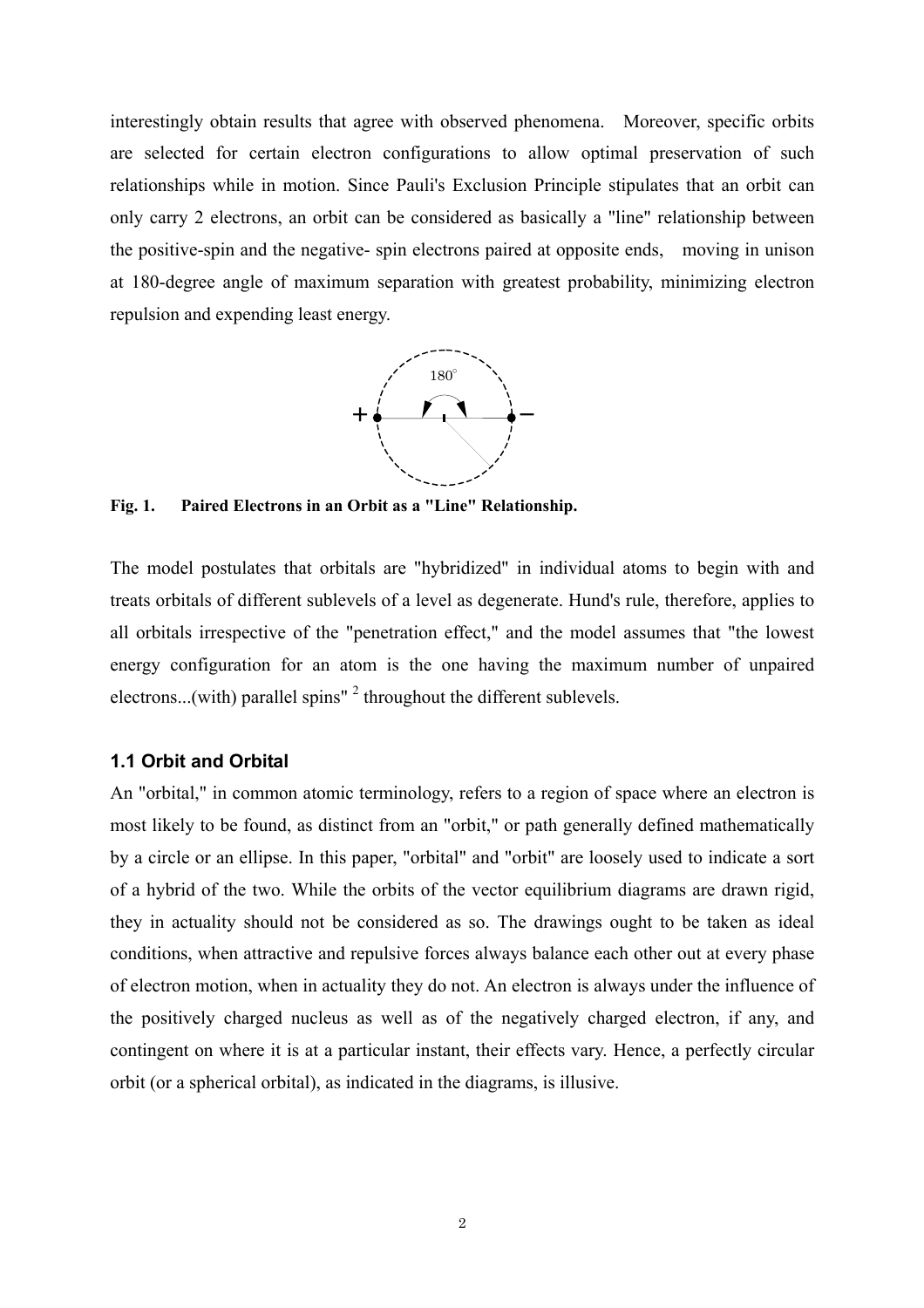# **1.2 Electron Configurations and Orbits Level 1: 1 Orbit, 1-2 Electrons.**

1 Orbit, 1 Electron: H-Hydrogen:  $1s<sup>1</sup>$ 

1 Orbit, 2 Electrons: He-Helium:  $1s^2$ 



**Fig. 2. Hydrogen - a Point; Helium - a Line. While the orbits of the vector equilibrium diagrams are drawn rigid, they in actuality should not be considered as so.** 

The vector equilibrium is shown both in the polygon as well as in the inflated, spherical shapes for clarity of orbital routes. The electrons and the orbits in the foreground are drawn solid, while in the background the electrons are only outlined and the orbits dotted. Arrows indicate orbital direction.

While the electron orbital shell here is represented by level 1 of hydrogen and helium, it may apply to any other valence shell with the same number of electrons. The same applies to the shells henceforth presented.

**Level 2: 3 Orbits, 3 Electrons 4 Orbits, 4-8 Electrons**

3 Orbits, 3 Electrons: B - Boron:  $2s^12p^2(2s^22p^1)^*$ 



**Fig. 3. Trigonal Planar** 

\* It is generally accepted that boron and other atoms with three valence electrons are in the  $s^2p^1$  form. It is postulated here that instead the form is of  $s^1p^2$  to indicate that there are three orbits instead of two, because if there were only two orbits there would be two electron sep-aration angles of 180 degrees and 90 degrees.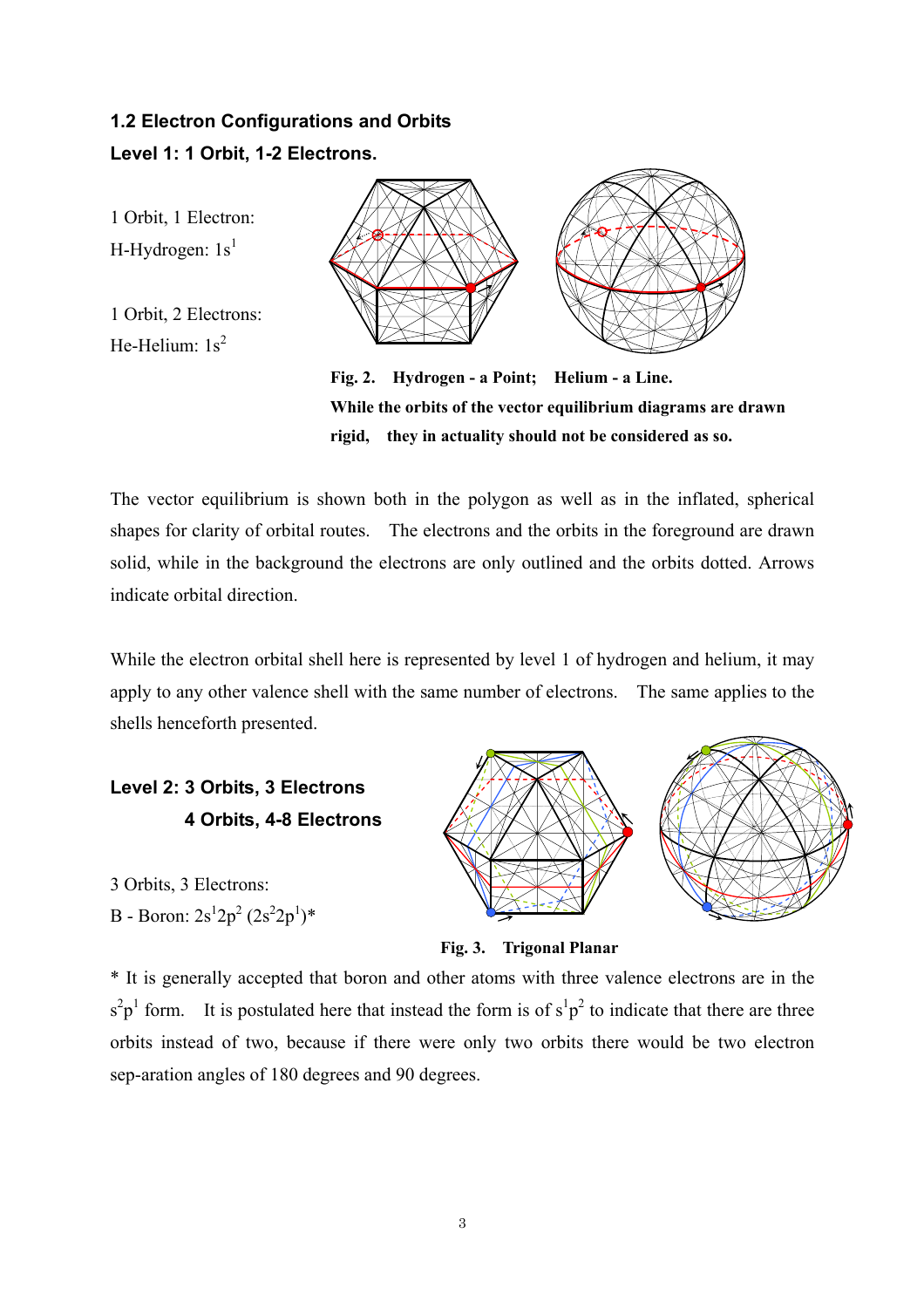

## **Fig. 4.**

However, if there were three orbits, the configuration could be of trigonal planar with common separation angles of 120 degrees to minimize electron repulsion evenly.



## **Fig. 5.**



#### **Fig. 6. Tetrahedral**.

\*Again, in order to minimize electron repulsion and to form the simplest, symmetrically balanced configuration, a 4-orbit system, rather than 3, is postulated.



#### **Fig. 7. 3 Orbits vs. 4 Orbits**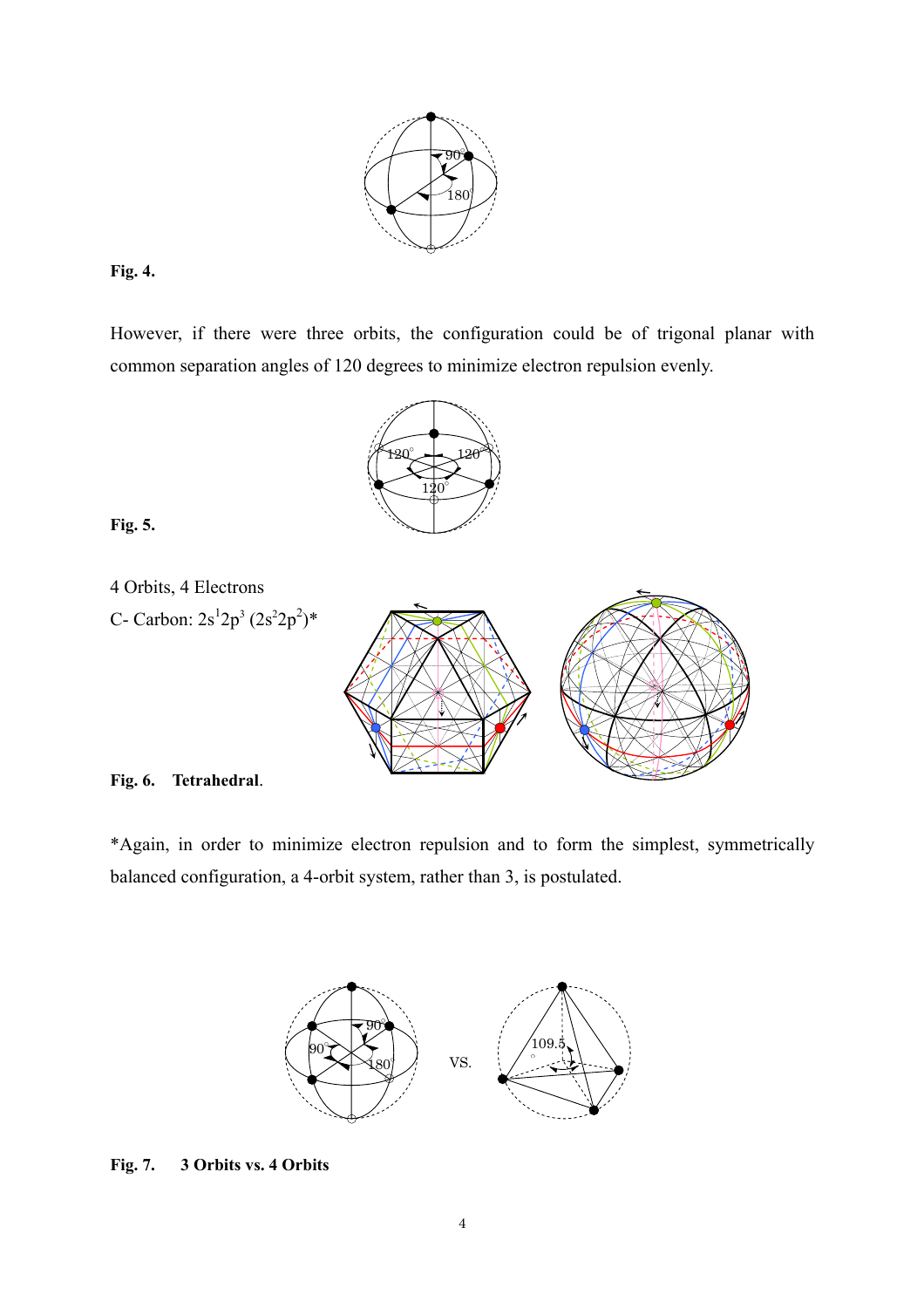This tetrahedral configuration is the simplest, most stable, three-dimensional relationship that can exist among four electrons. This tetrahedral relationship might explain how atoms with half-filled valence shells are stable just as atoms with their shells completely full. The vital role of the carbon atom in organic life might be explained by such structural integrity as well as by its capacity to bond with other elements, being only half full, as shall be demonstrated henceforth.

Evidence to support this postulate that carbon has four orbits with one electron each may be identified in the way it bonds with, for instance, hydrogen to create methane. Since each orbit is half full, there is an empty slot at the opposite end of the orbit where an external electron could occupy. Since these slots are all at the opposite ends of the tetrahedral vertices, they in turn create another tetrahedral configuration. These are where the hydrogen atoms bond. Thus, this could be the reason that the molecular structure of methane is tetrahedral.



**Fig. 8. Molecular Structure of Methane ( with carbon electrons paired. Atoms not to scale ).** 

When all the electrons in Fig.8 make half a revolution around their respective orbits, the resulting configuration is thus: -



**Fig. 9. Molecular Structure of Methane** 

**( with hydrogen electrons paired, as seen from a different angle. Atoms not to scale ).**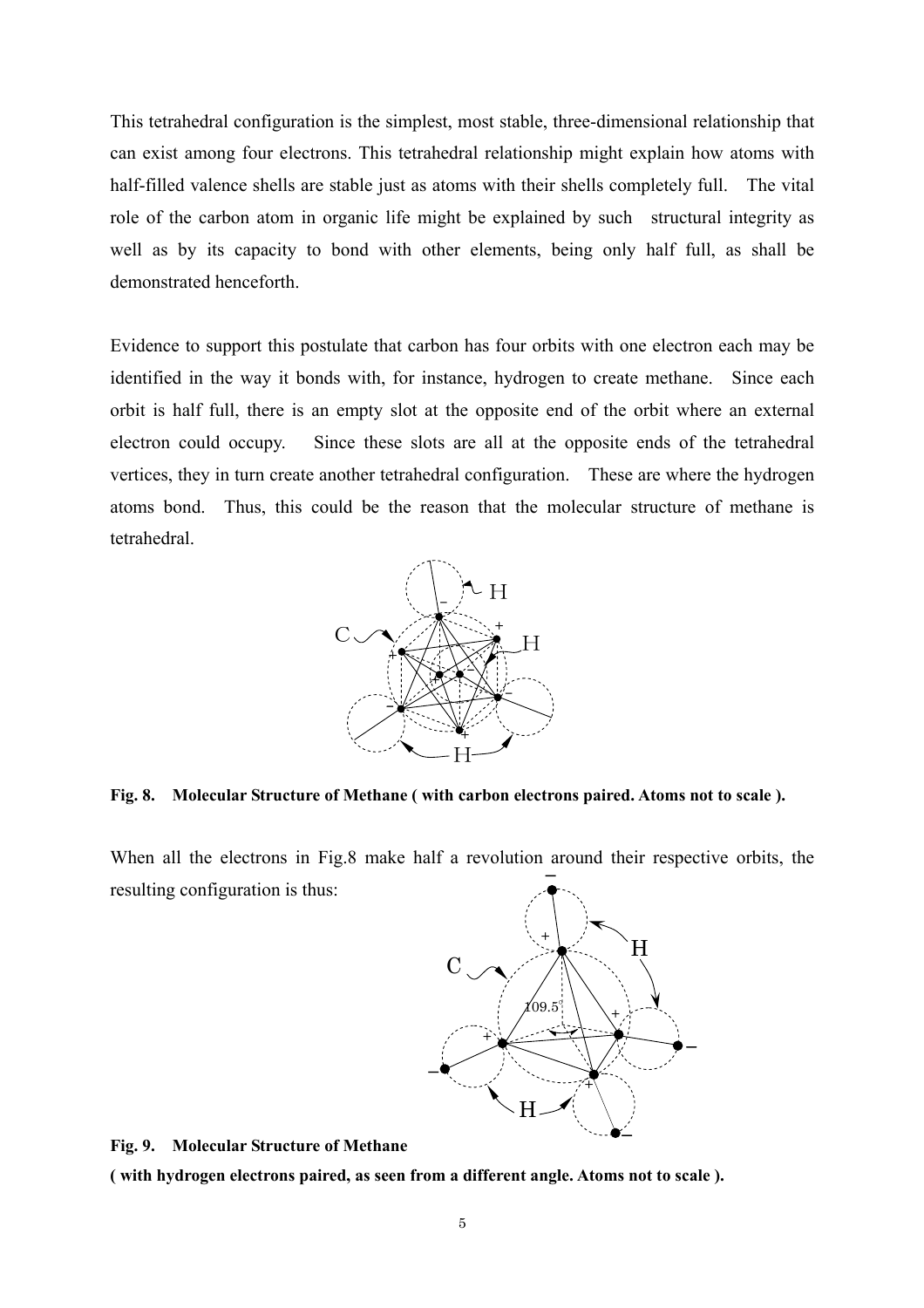When the single electrons of each of the four hydrogen atoms occupy the four empty slots of the carbon atom, the hydrogen electrons create another tetrahedron crisscrossing the original tetrahedron of the carbon electrons. Therefore, in effect, there are two interlocking tetrahedra, one comprised of carbon electrons, and the other of hydrogen electrons.



**Fig. 10. Two Interlocking Tetrahedra in the Carbon of Methane**.

The cube, comprised of the peripheral, right-angled edges, is a shape but not a structure. Only when braced by the diagonals that constitute the edges of either of the tetrahedra, the cube becomes a structure. Moreover, each electron of one atom is directly related to that of the other atom by the line that links the opposite ends of each orbit. A molecule such as methane is not only doubly braced by two tetrahedra but also reinforced by these four diagonals of the orbital lines that pierce through the center of the host (in case of methane, carbon) atom. These bracings might constitute the structural integrity for the principle of the "octet rule."



**Fig. 11. Four Diagonal "Bracings" through the Center of Carbon in Methane. "Plus" and "minus" signs indicate pairing of electrons of opposite spins.** 

Needless to say, these internal bracings pierce through the nucleus of the atom. Effectively, they are the tensile forces of the positively charged nucleus pulling on the negatively charged electrons, counterbalancing the compressional, repulsive forces of the electrons working on each other. In this light, the atom could be viewed as a tensegrity structure<sup>3</sup>. Simply, these electric, invisible "struts" are arranged in orderly geometry while electrons orbit around the atomic nucleus to render atoms and molecules their definite and regular patterns.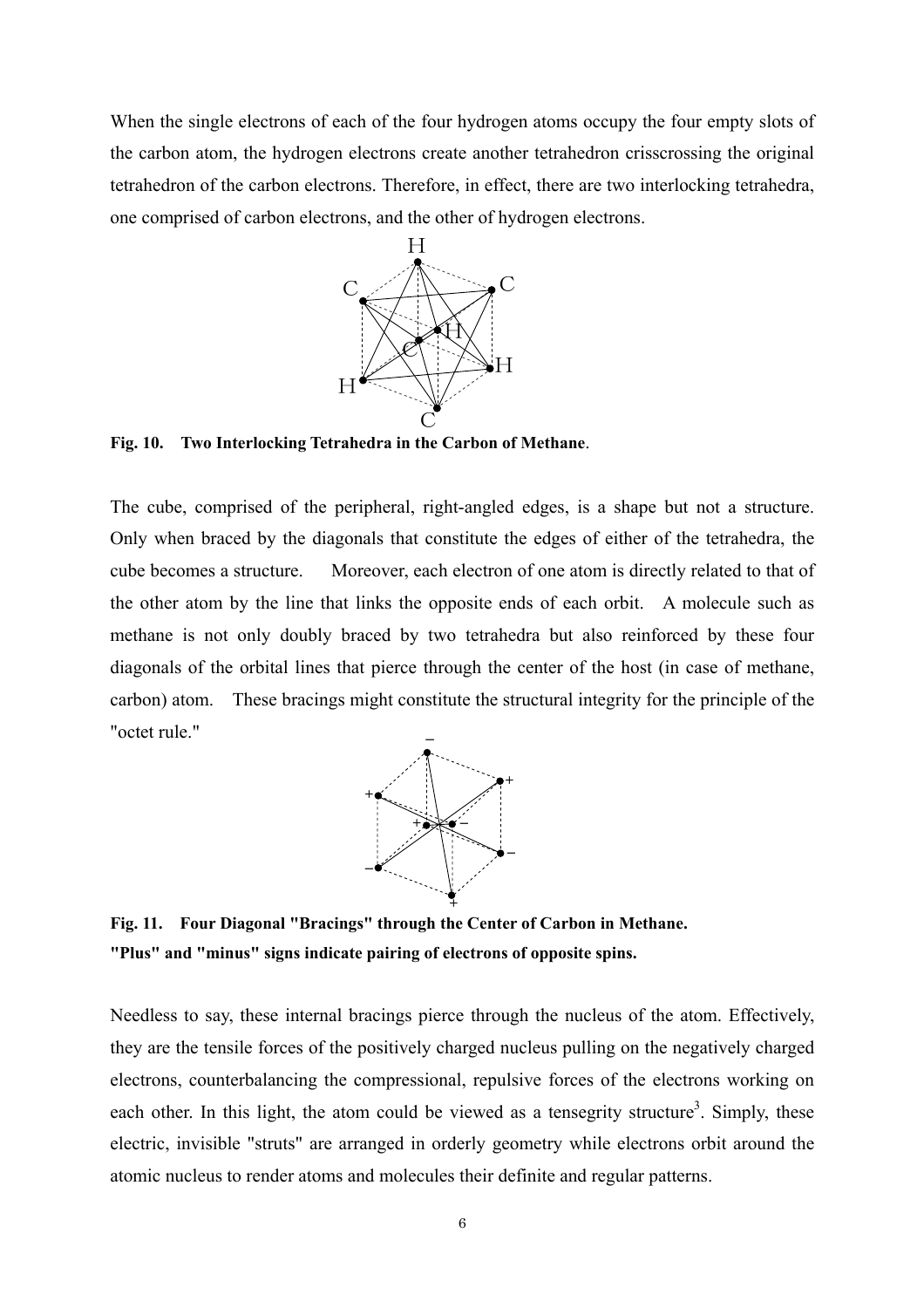

#### **Fig.12. Internal Bracings as Tensile Forces.**

These internal bracings in tension, piercing through the nucleus, constitute the so-called "lone pairs" in atoms and "bonding pairs" in molecules. In both cases of pairing, the positively charged nucleus acts as "the glue" to bond the negatively charged electrons.



**Figs.13,14. External Bracings (Double Tetrahedra) and Peripheral Edges (Cube) as Com-pressional Forces.** 

4 Orbits, 5 Electrons: N - Nitrogen:  $2s^2 2p^3$ 



**Fig. 15. Trigonal Bipyramidal**.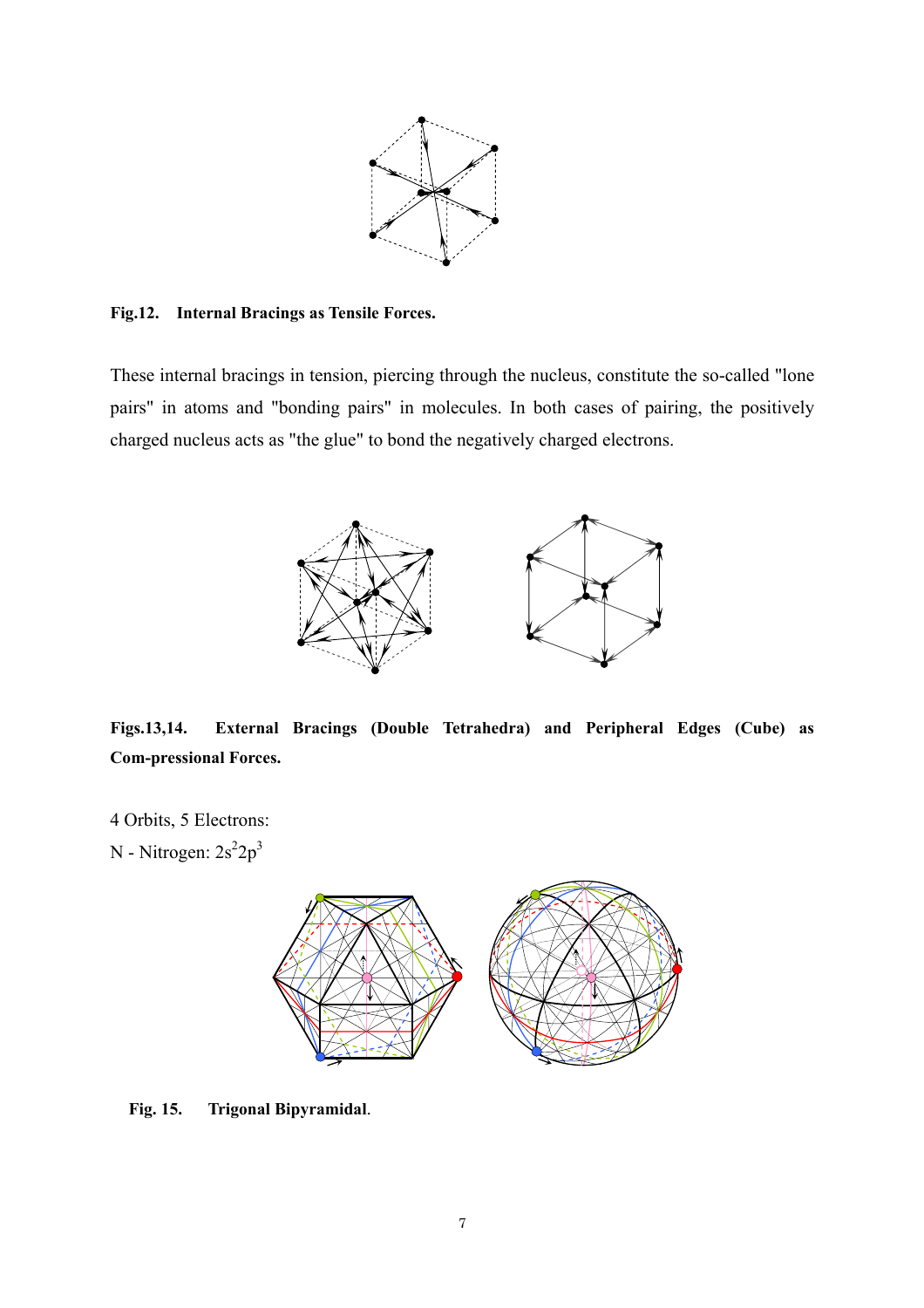The four orbits are the same as those of the previous 4-electron arrangement. The opposite end of the 4 electrons' pink orbit is now filled, and the 3 electrons of the 3 other orbits previously on the triangular faces, or tetrahedral vertices, move to three of the six equatorial vertices in order to balance electron repulsion.

Evidence to substantiate this configuration may be found in the way nitrogen bonds with three hydrogen atoms to form ammonia. The hydrogen atoms attach to the empty, opposite ends of the three non-paired electrons. In doing so, the three pairs of circumferential electrons move back to fill the six respective triangular faces, or tetrahedral vertices, in order to minimize electron repulsion by forming two intersecting tetrahedra as a whole. In essence, the hydrogen atoms are bonded to nitrogen at three of the four tetrahedral vertices. The bond angles, however, are not 109.5 degrees, as were the case with methane. Contrary to common belief that the so-called "lone pair," supposedly occupying the remaining vertex of the tetrahedral arrangement, takes up more space than the bonding pairs and thus compresses the bond angles to 107 degrees, the reason that the normal angle of 109.5 degrees is not maintained could be that the lopsided proximity of the three hydrogen atoms shifts the center of mass of the ammonia molecule such that the regular vector equilibral orbits of nitrogen become elliptical and shift themselves such as to reduce the bond angle to 107 degrees.



**Figs. 16,17. Bonding Angles and Pairing of Ammonia (atoms not to scale. The 1 electron that pairs with A to form a lone pair is not drawn in the left diagram.)** 

This shift forces BC, CD, and BD to shorten, while it forces AB, AC, AD to elongate. As a result, angle BOD is reduced from 109.5 degrees to 107 degrees, while angle AOC is expanded to become greater than 109.5 degrees.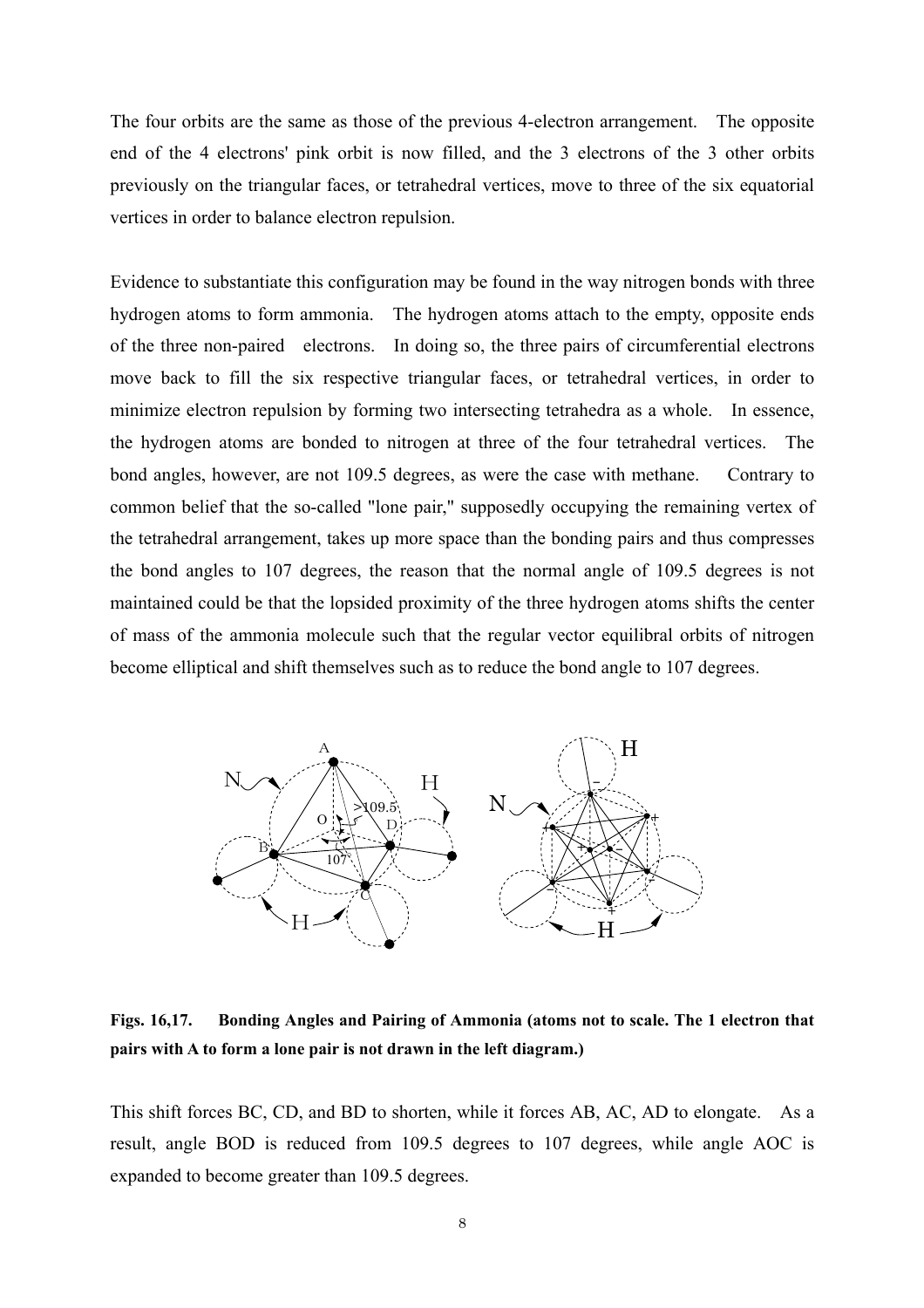The paired electrons (DE) in Fig. 18 in the nitrogen atom are what is generally called "the lone pair." When the vacant slots of the unpaired ones (A,B,C) are filled by electrons of bonding atoms, in this case hydrogen, "bonding pairs" (AH, BG, CF ) are formed.



**Fig. 18. "Lone Pair" and "Bonding Pairs" of Ammonia (atoms not to scale).** 



#### **Fig. 19. Octahedral**.

To the previous nitrogen configuration an electron is added to fill the red orbit. Since there are now 6 electrons and in order to minimize electron repulsion, the 2 pink electrons move from the triangular faces to their respective positions on the circumference of the vector equilibrium, while the green electron moves to the adjacent triangular face, and the blue electron likewise to the opposite side of the green. As a result, the new configuration is octahedral.

One may wonder why there are 4 orbits instead of 3, as they would suffice to pair the 6 electrons octahedrally. The reason may be in that otherwise an atom such as oxygen would not be able to accomodate any other electron to form molecules, as in the following example.

It is evident that while the red and the pink electrons are paired and their orbits complete, the green and the blue are not. When oxygen combines with hydrogen to form water, the 2 hydrogen atoms attach to the empty slots of the unfilled orbits. When this happens, all the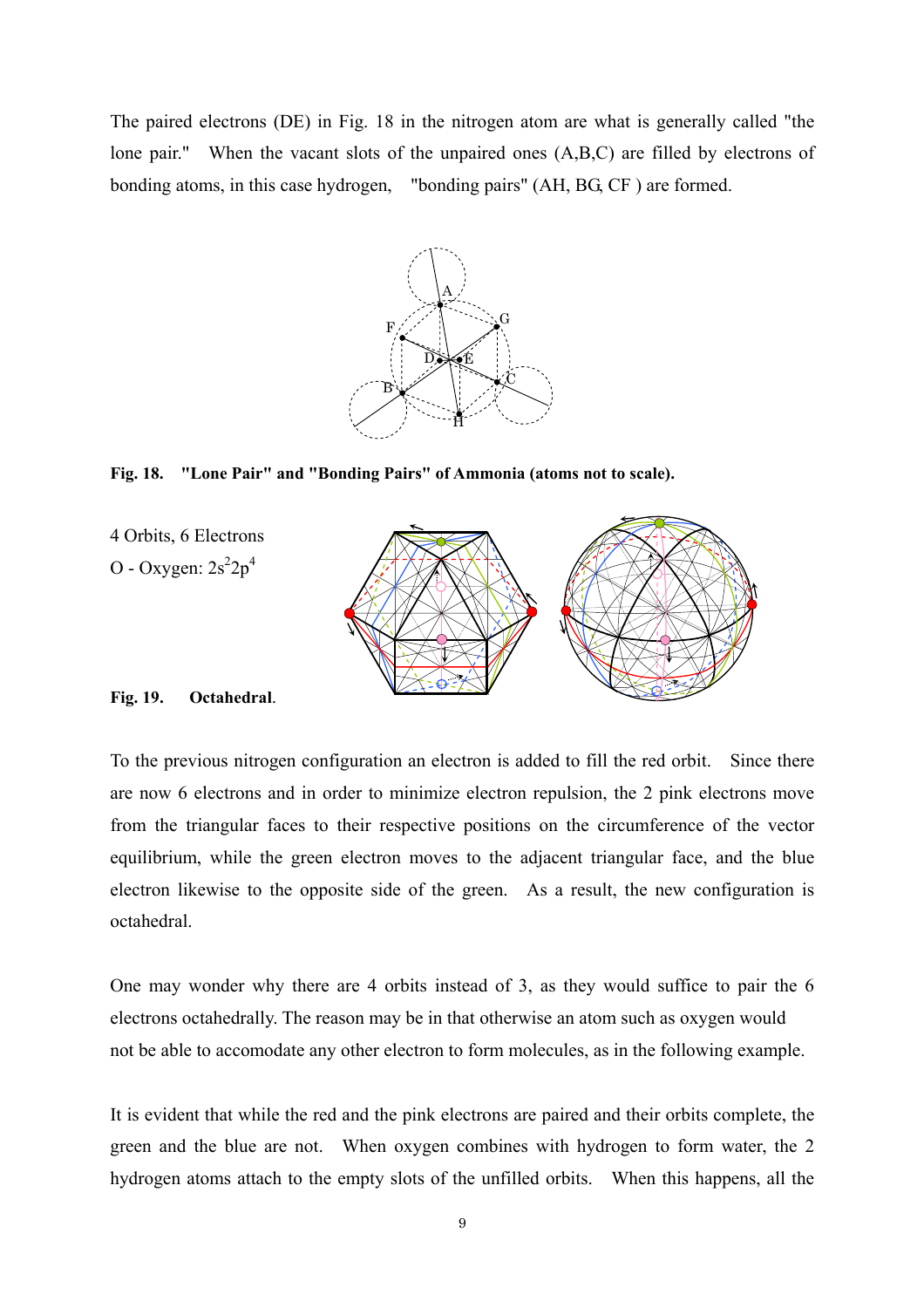oxygen electrons as well as the 2 hydrogen atoms' electrons occupy the 8 triangular faces to form 2 interlocking tetrahedra, or cube.



Fig. 20. Two Interlocking Tetrahedra in the Oxygen of H<sub>2</sub>O (with oxygen electrons paired. **Atoms not to scale).** 

The molecular structure is thus:



#### **Fig. 21. Molecular Structure of H2O**



As was the case with ammonia, the lopsided proximity of the hydrogen atoms shifts the center of mass of the resulting molecule from the center of oxygen to cause a shift in the regular vector equilibral orbits to reduce the bond angles. Since there are only two atoms this time and no third atom, the shift is increased in one direction, and the resulting bond angle is less than that of ammonia. Therefore a bond angle BOD of 104.5 degrees results.

4 Orbits, 7 Electrons: F - Fluorine:  $2s^22p^5$ 

4 Orbits, 8 Electrons: Ne - Neon:  $2s^2 2p^6$ 



#### **Fig. 22. Two Interlocking Tetrahedra (Cube).**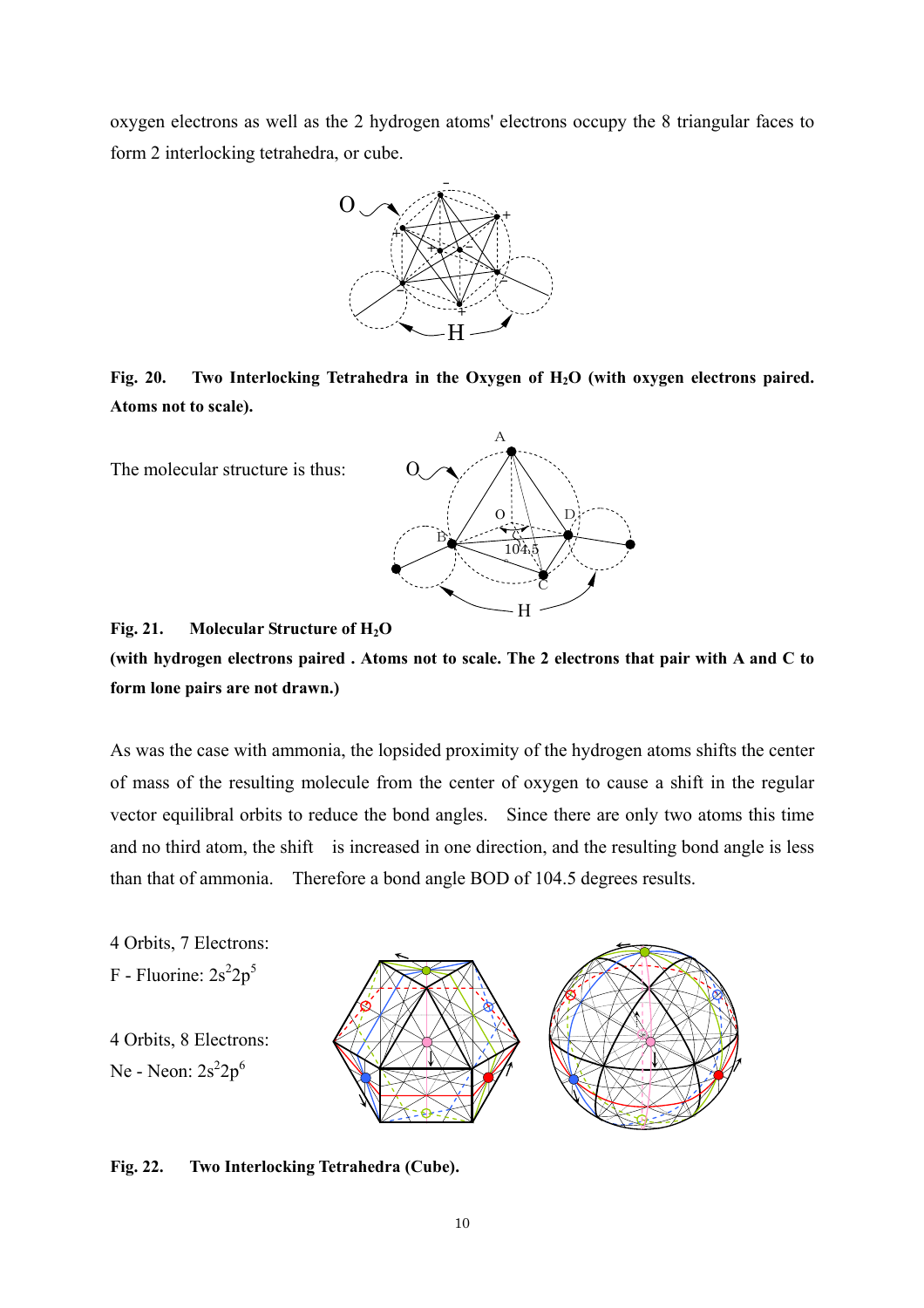This arrangement is the same as that of the water molecule, but in place of the 2 hydrogen atoms' electrons are the 2 new electrons. The 7-electron configuration is this minus one elec-tron.

Evidently, the stability of neon and other so-called inert gases might owe to the structural integrity of the two interlocking tetrahedra.

While only those configurations up to 4 orbits with 8 electrons are here presented, those up to 16 orbits with 32 electrons, such as Ytterbium (Yb) with the maximum number of orbits and electrons in a single shell, are believed to be operable following similar electron arrangements and great circle orbits of the vector equilibrium.

As has been demonstrated with examples of atoms and molecules, other atoms and molecules follow similar pattern of development from rearrangement of vector equilibrium geometry and great circle orbits. A simpler, albeit often approximate and sometimes crude, method of analysis and synthesis of atoms and molecules will now be presented to facilitate a three-dimensional visualization thereof. It has already been demonstrated with 8-electron configurations and is the double tetrahedra. However, in order to facilitate viewing electron as well as molecular arrangements of atoms, each atom shall henceforth be presented not as part of double tetrahedra but simply of cube, as follows: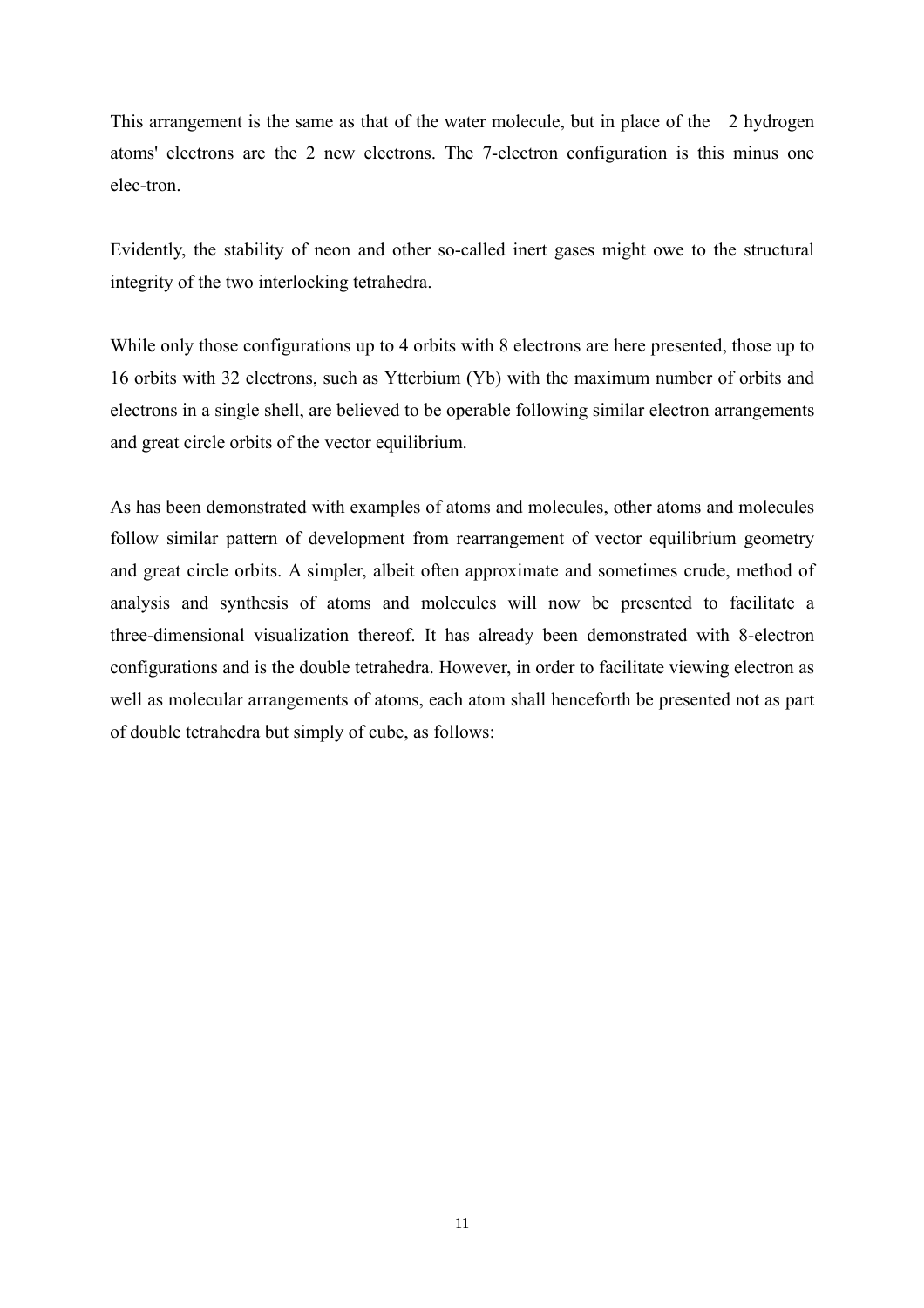

**Fig.23. Regular Arrangements of Electrons In "Cubes**"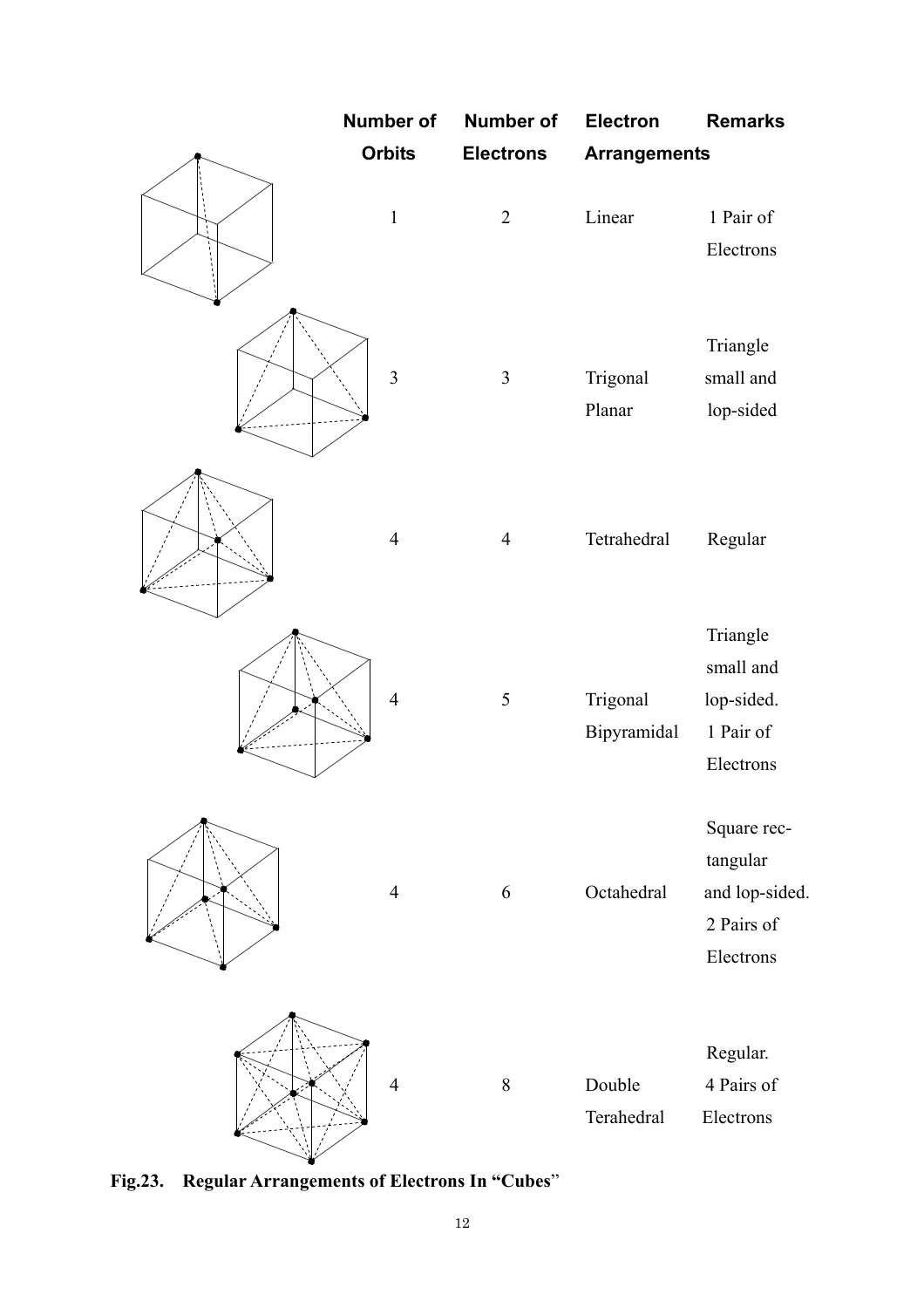Except for atoms such as hydrogen (with only 2 valence electrons in a linear arrangement ), which has 1 orbit, and atoms such as boron, which has 3 orbits, atoms with 8 valence electrons or less have 4 orbits. Electrons occupy each empty orbit first before pairing in a singly occupied orbit. This might be the reason that 2 hydrogen atoms bond to oxygen at an angle of 104.5 degrees, rather than180 degrees, and that 3 hydrogen atoms bond to nitrogen at angles of 107 degrees, rather than planar 120 degrees .

# **2. Molecular Structure Based on the Foregoing Atomic Structure**

## 2.1 Phosphorous Pentachloride(PCI<sub>5</sub>):

- P Phosphorous:  $3s^23p^3$
- Cl Chlorine :  $3s^23p^5$

Phosphorous has a total of 5 electrons and chlorine has 7 in their respective outer shells. As has been shown, the structure of phosphorous is trigonal bipyramidal.The molecular struc-ture of  $\text{PCl}_5$  is thus:



Fig. 24. Molecular Structure of PCl<sub>5</sub> (atoms not to scale).

3 chlorine atoms attach to the empty slots of phosphorous' 3 orbits, thus completing them. 2 remaining chlorine atoms attach to the opposite ends of the already filled fourth orbit. More simply and completely: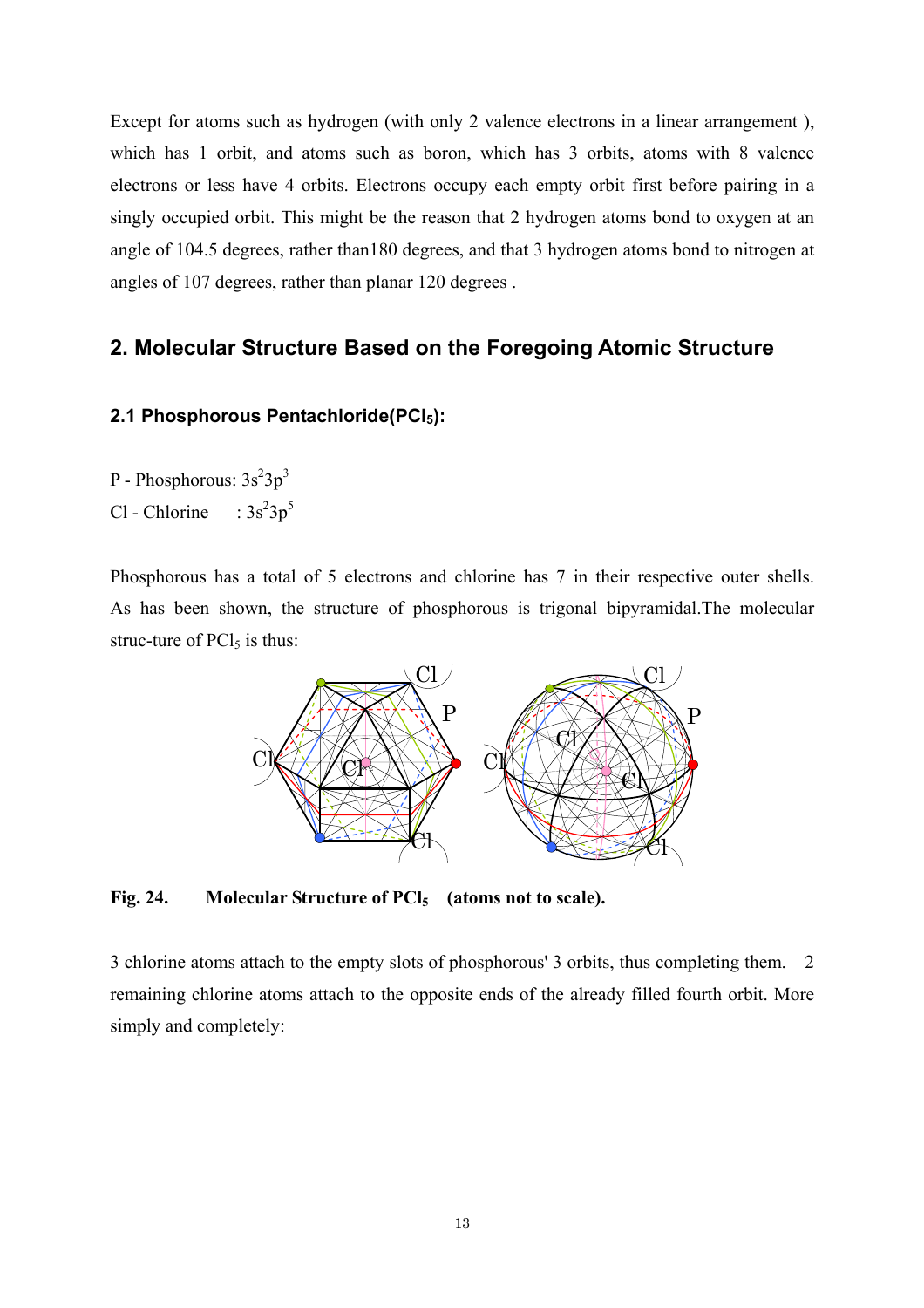

**Fig.25. Molecular Structure of PCl5.** 

**Phase1: All Phosphorous' and 2 Chlorines' Electrons Paired with Trigonal Bipyramidal Configuration of Phosphorous Electrons.**



**Fig.26. Molecular Structure of PCl5.** 

**Phase 2: All Chlorine Electrons Paired with 2 Phosphorous Electrons in Respective Chlorine Orbits.**

Until the early 1960's, it was believed that the noble gases, with s and p valence orbitals filled, were not chemically reactive and were hence called "inert" gases. However, several compounds of krypton, xenon, and radon were synthesized to show that these gases were capable of reacting chemically  $4$ . The reason for this phenomenon is similar to that of phosphorous and chlorine electrons as follows.

In Phase 2, the paired electrons of phosphorous can no longer remain in their original orbit and move into those of the bonding chlorine atoms in order to make room for the pairing chlorine electrons. Thus, the unpaired electrons of the two chlorine atoms are able to each bond to the paired electrons of the one complete orbit of phosphorous.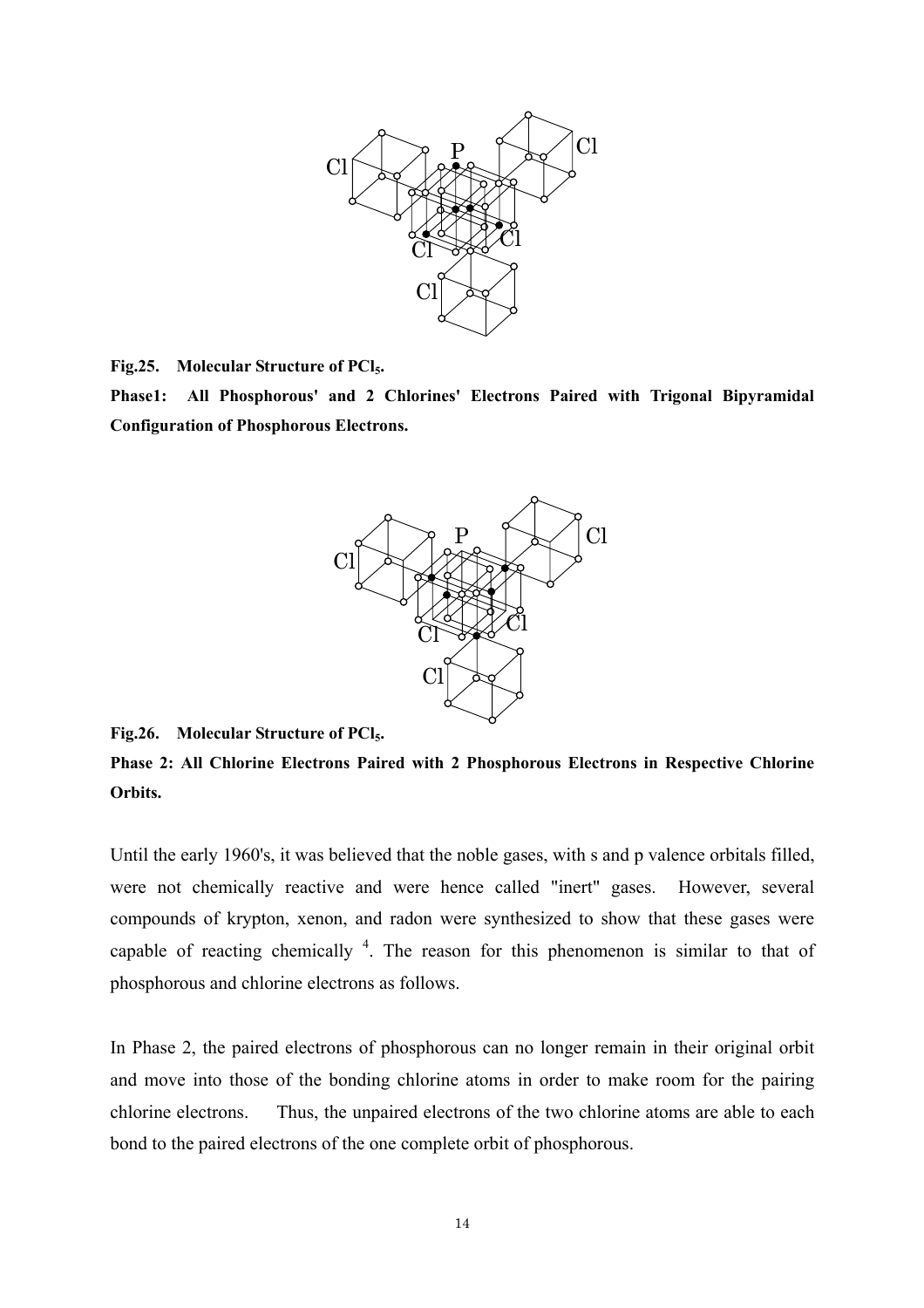Although the configurations in Figs. 25 and 26 are not perfectly symmetric trigonal bi-pyramidal (as the triangular set of 3 chlorine atoms attaching to the unpaired phosphorous orbits are closer to one end of the paired phosphorous orbit axis than to the other), in reality the chlorine atoms "wiggle around" to adjust their orbits in such a way as to form a symmetric arrangement as in Fig.24.

## **2.2 PCl6 - Anion:**



Fig. 27. Molecular Structure of PCI<sub>6</sub>. **Phase1: All Chlorine Electrons Paired.**



Fig. 28. Molecular Structure of PCI<sub>6</sub>. **Phase 2: All Atoms' Electrons Paired except for 2 Chlorines'.**

As shown in Fig.28, phosphorous electrons enter chlorine orbits in order to make room for the pairing chlorine electrons. Actual molecular arrangement is octahedral for best symmetric balance.

For sake of brevity, only the (black and white ) cube arrangements without the (colored ) vector equilibral orbits shall henceforth be used to explain molecular structures. While they are often not exact representations of the actual configuations, they are nonetheless complete and simple, as demonstrated with PCl5.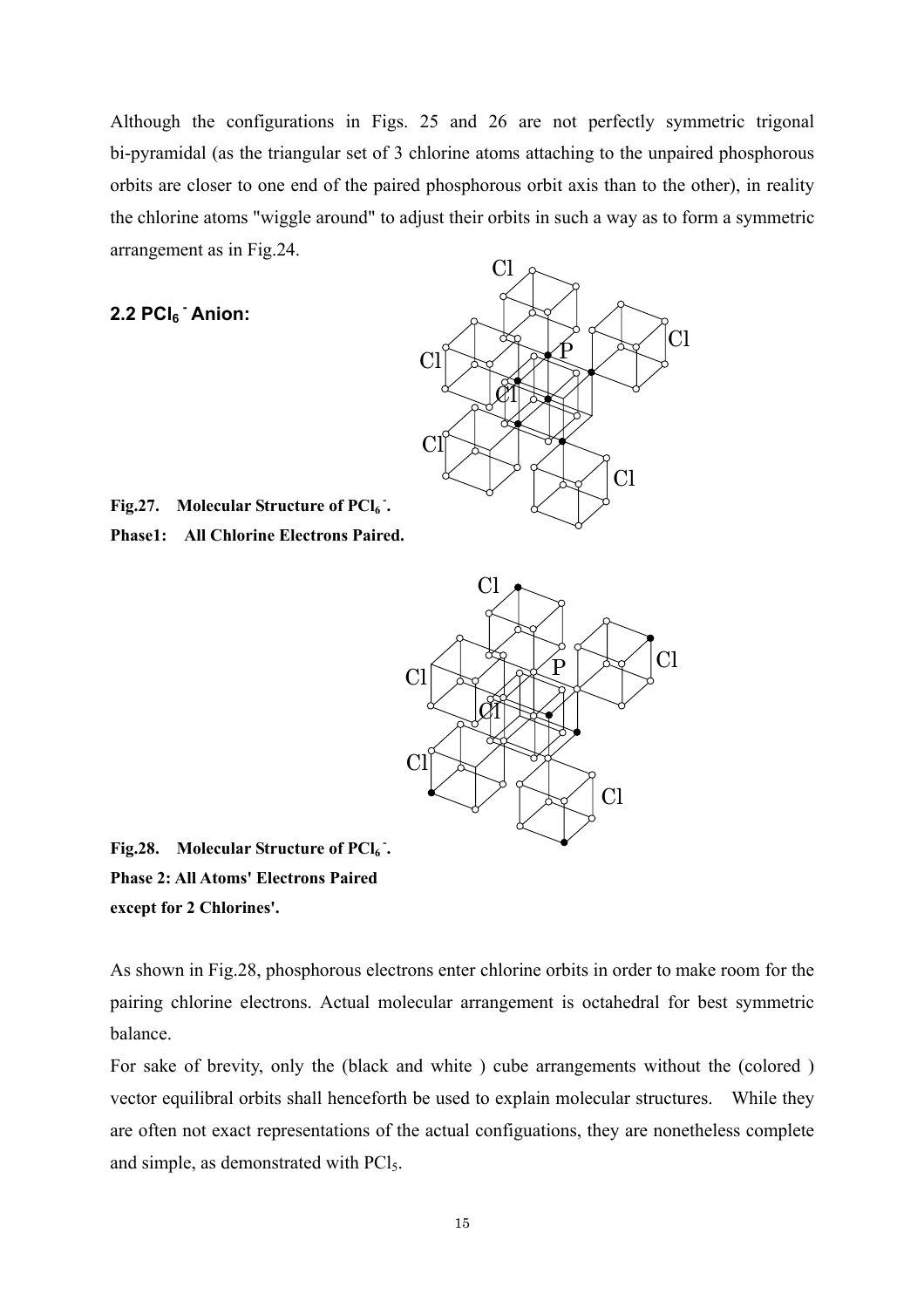## **2.3 NO3** -  **Ion:**

| N-Nitrogen | : $2s^22p^3$ |
|------------|--------------|
| O-Oxygen   | : $2s^22p^4$ |

All of the molecules thus far presented had tangential bonding, that is, they were merely touching each other at the shell surfaces. An example will now be presented where the bonding atoms interpenetrate each other.

With an electron added, all the atoms have 6 valence electrons each.



Fig. 30. Molecular Structure of NO<sub>3</sub>. **Phase 2: All Electrons Paired with Nitrogen Electrons in Oxygen Orbits (Ionic Bonding).** 

As is evident from the diagrams, the bond angles are 120 degrees. Again, it should be noted that nitrogen and oxygen have 4 orbits each, but with the addition of an electron to the molecule they have rearranged their electrons from their original tetrahedral configurations to those that fit the molecular structure (dotted jumps in Fig.29).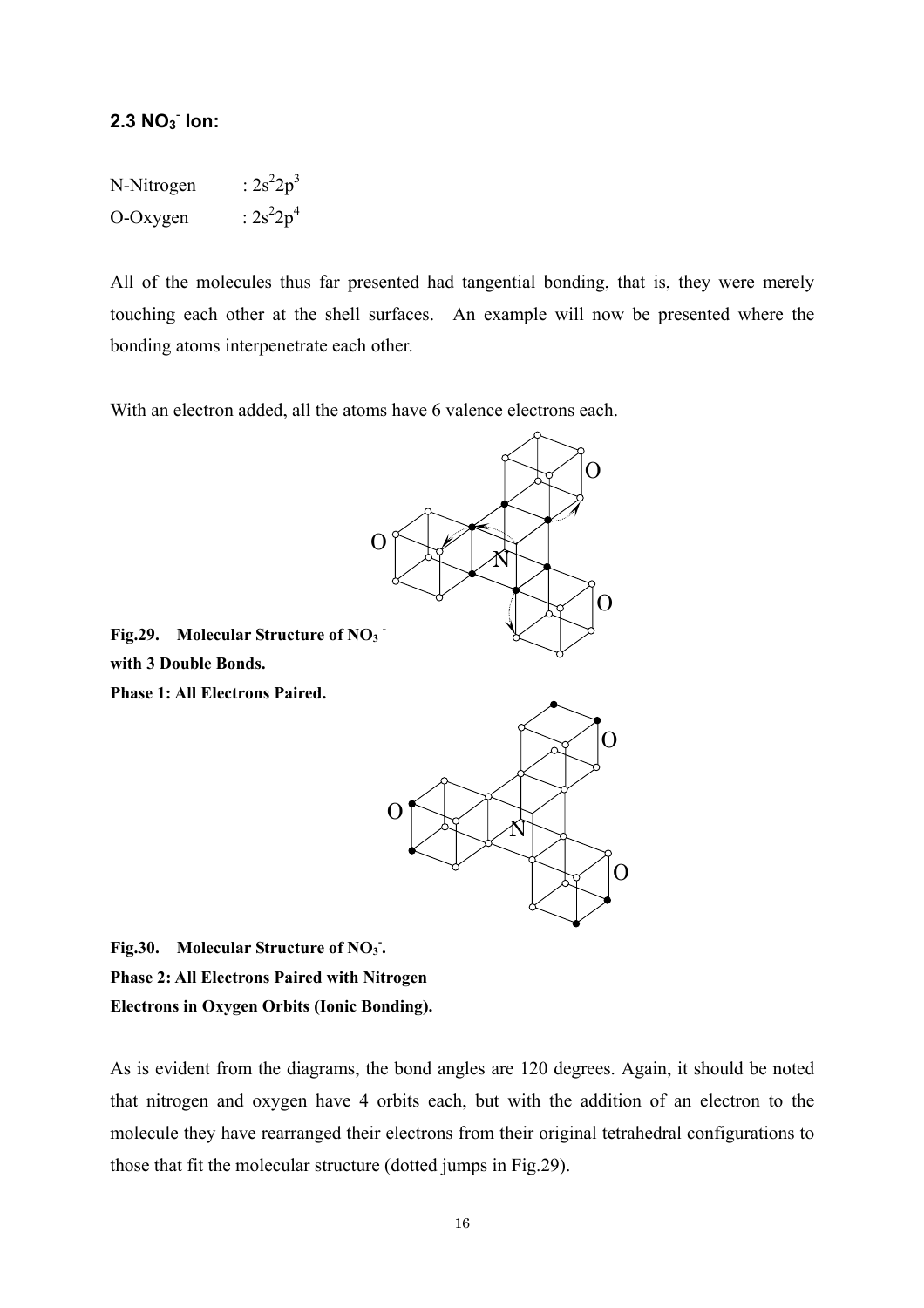Structures such as  $NO_3$ <sup>-</sup> are generally known as "resonance" structures and are basically a superposition of the possible Lewis structures. In case of  $NO<sub>3</sub>$ , the molecular structure is expressed as follows:

O N O O O N O O O N O O

 $\overline{\phantom{0}}$   $\overline{\phantom{0}}$ 

### Fig. 31. Lewis Structure for NO<sub>3</sub>.

The localized electron (LE) model postulates that electrons are localized between a given pair of atoms. In reality, however, electrons are delocalized, and so the concept of resonance has to be applied to compensate for the defective assumption of this model  $5$ . In the model herein presented, atomic electrons are delocalized to begin with and therefore move about the entire molecule three-dimensionally when bonded to perhaps present a direct and more accurate picture of reality.

## **2.4 Sulfur Dioxide (SO<sup>2</sup> ):**

Another example of a double bond is  $SO_2$ .

S-Sulfur:  $3s^23p^4$ 

Resonance structures for  $SO<sub>2</sub>$  are:



The diagrams indicate 1 lone pair of sulfur and a bond angle of 120 degrees. The molecular arrangement is:



Fig. 32. Molecular Structure of SO<sub>2</sub>. **Phase1: All Oxygen Electrons Paired.**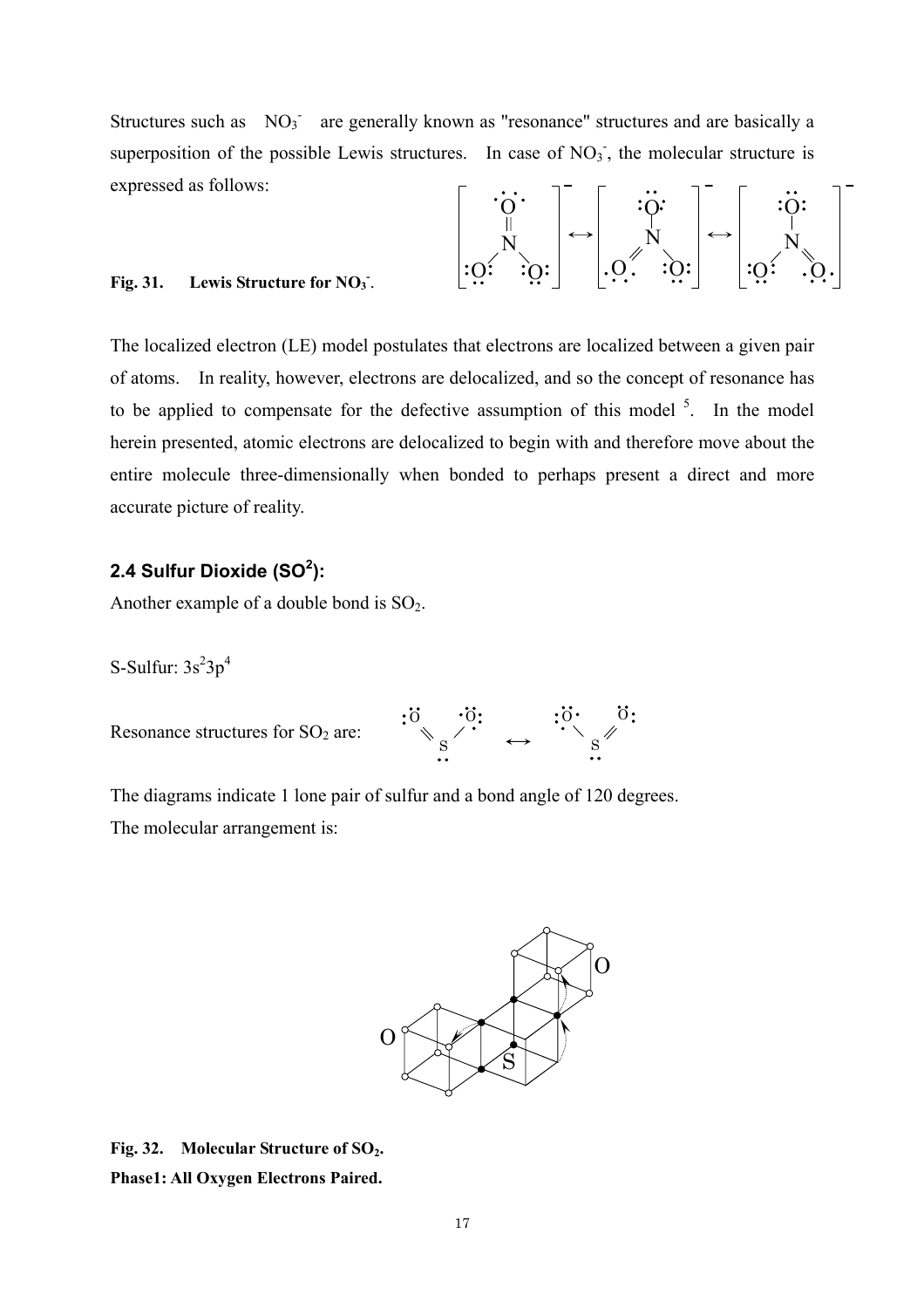

Fig. 33. Molecular Structure of SO<sub>2</sub>. **Phase 2: All Sulfur Electrons Paired with 2 Sulfur Electrons in Oxygen Orbits.**

It should be noted that sulfur and oxygen atoms have 4 orbits each, but their electrons have rearranged themselves from their original tetrahedral configurations to those that fit the molecular structure (dotted jumps in Fig.32).

## 2.5 Carbon Dioxide (CO<sub>2</sub>):

The Lewis structure for  $CO<sub>2</sub>$  is :

 $\therefore$  O = C = O :

There are two sets of oxygen-carbon quadruple bond. However, since each carbon electron is "double-timing," i.e., forming 2 bonding pairs with 2 oxygen electrons simultaneously, each bond is counted as half in the Lewis structure.



**Fig. 34. Carbon and Oxygen Atoms before Bonding.**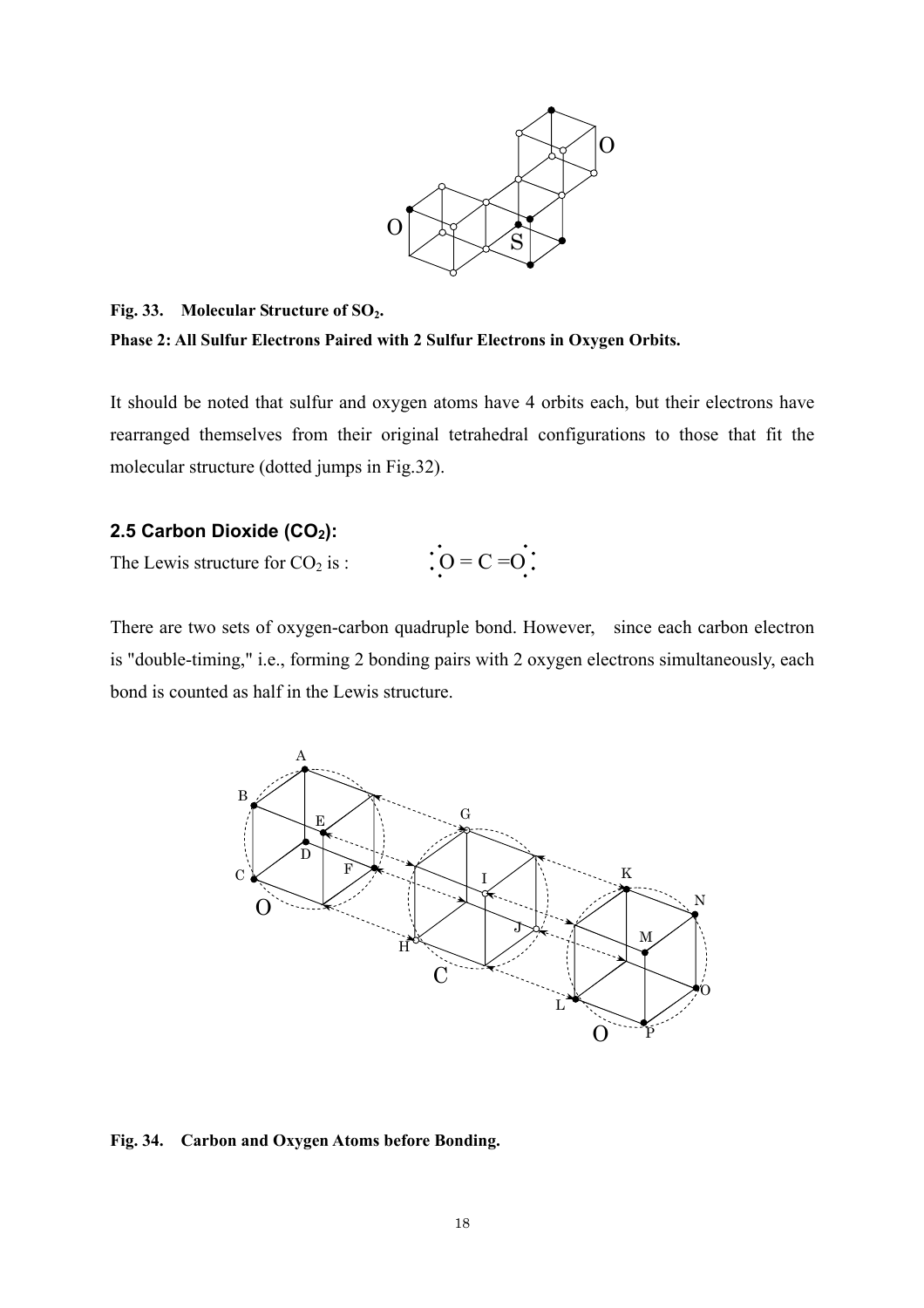

**Fig. 35. CO2 Molecule: Side View and Front View.** 

**Phase 1: All Electrons in Their Respective Atomic Orbits (Covalent Bonding).**



**Fig. 36. CO2 Molecule: Side View and Front View. Phase 2: All Carbon Electrons in Their Respective Oxygen Orbits (Ionic Bonding).**

As is evident in the 2-phase diagrams of the  $CO<sub>2</sub>$  molecule, here is another case where a combination of covalent and ionic bonding occurs. In phase 2, the carbon electrons are not able to navigate along their own orbits, as the adjacent oxygen atoms respectively fill the empty slots of carbon when their electrons make half a revolution around their orbits. Hence, the carbon electrons at G and H, and at I and J trade places with those of oxygen at C and A, and at O and M respectively.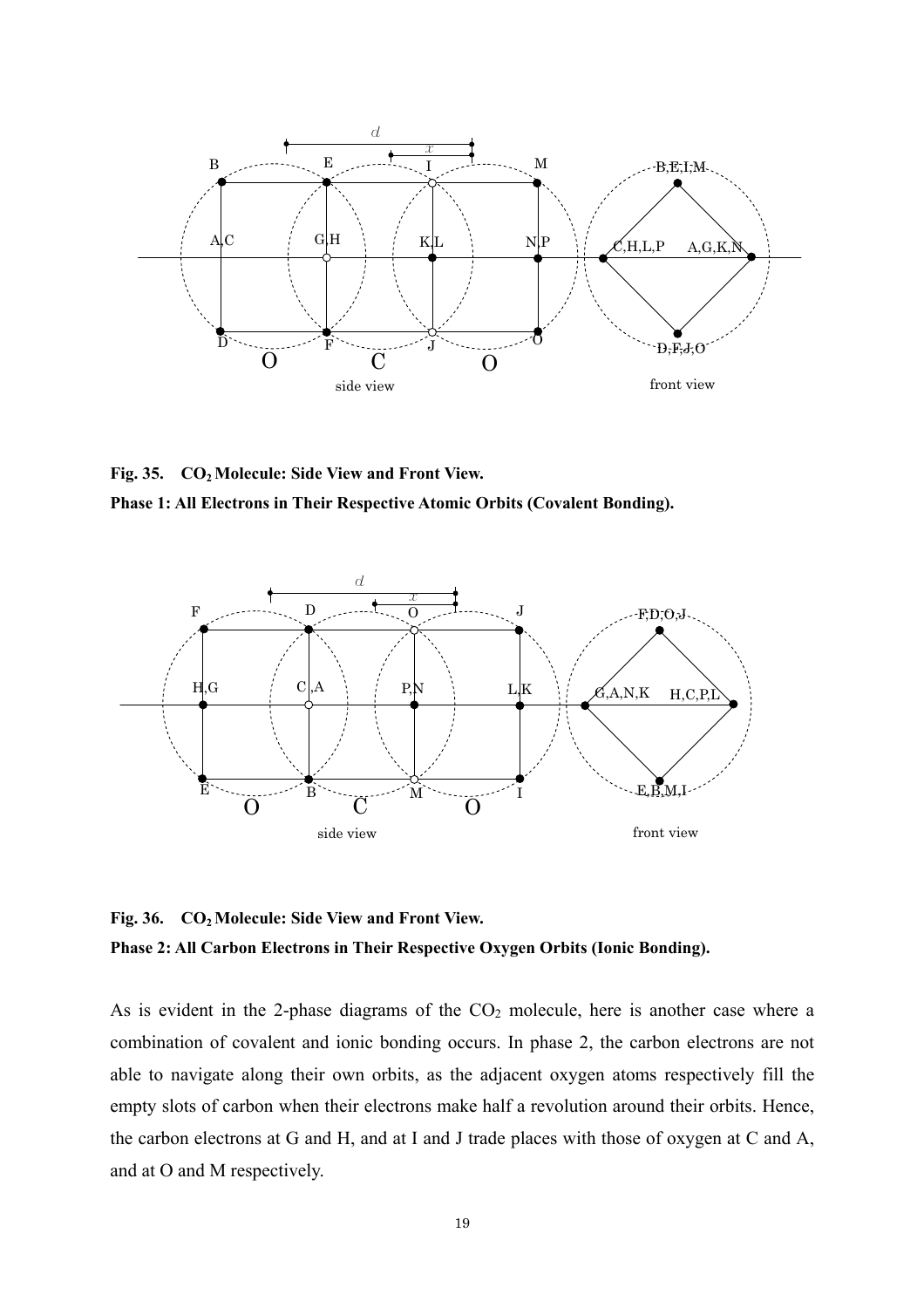Carbon dioxide is thus linear with a bond angle of 180 degrees. Simple calculation of x, the depth of interpenetration for the atoms, assuming carbon and oxygen radii equal and disregarding forces of electron repulsion and nuclear attraction, indicates x to be roughly 42.5% of atomic diameter.

Atomic radii differ that the geometric relationships thus far presented are hence not exact. However, atomic radii are approximate to begin with, and it is theorized that in molecules, where electrons are often shared by all atoms involved, the atomic sizes ought to be more closely evened than when they are on their own , even though their atomic numbers differ.

 $C = C$ 

H H

H H

### **2.6 Ethylene (C2H4 )**

The Lewis structure for ethylene is:

Since there is a carbon-carbon double bond, which is considered as one effective pair, it is generally believed that each carbon is surrounded by 3 effective pairs and therefore the bond is trigonal planar and the angles 120 degrees each. Each carbon actually has 4 bonding pairs: 2 hydrogen-carbon and 2 carbon-carbon. Altogether in the molecule there are 8 bonding pairs. However, two electrons of each carbon, E and H, I and L, respectively, are "double-timing," i.e., they are forming hydrogen-carbon, carbon-carbon pairs simultaneously, that their quadruple bonding is counted as half in the Lewis structure. Atoms lie in a plane and electron arrangement of individual atoms before bonding is thus:



**Fig. 37. Carbon and Hydrogen Atoms before Bonding (atoms not to scale).**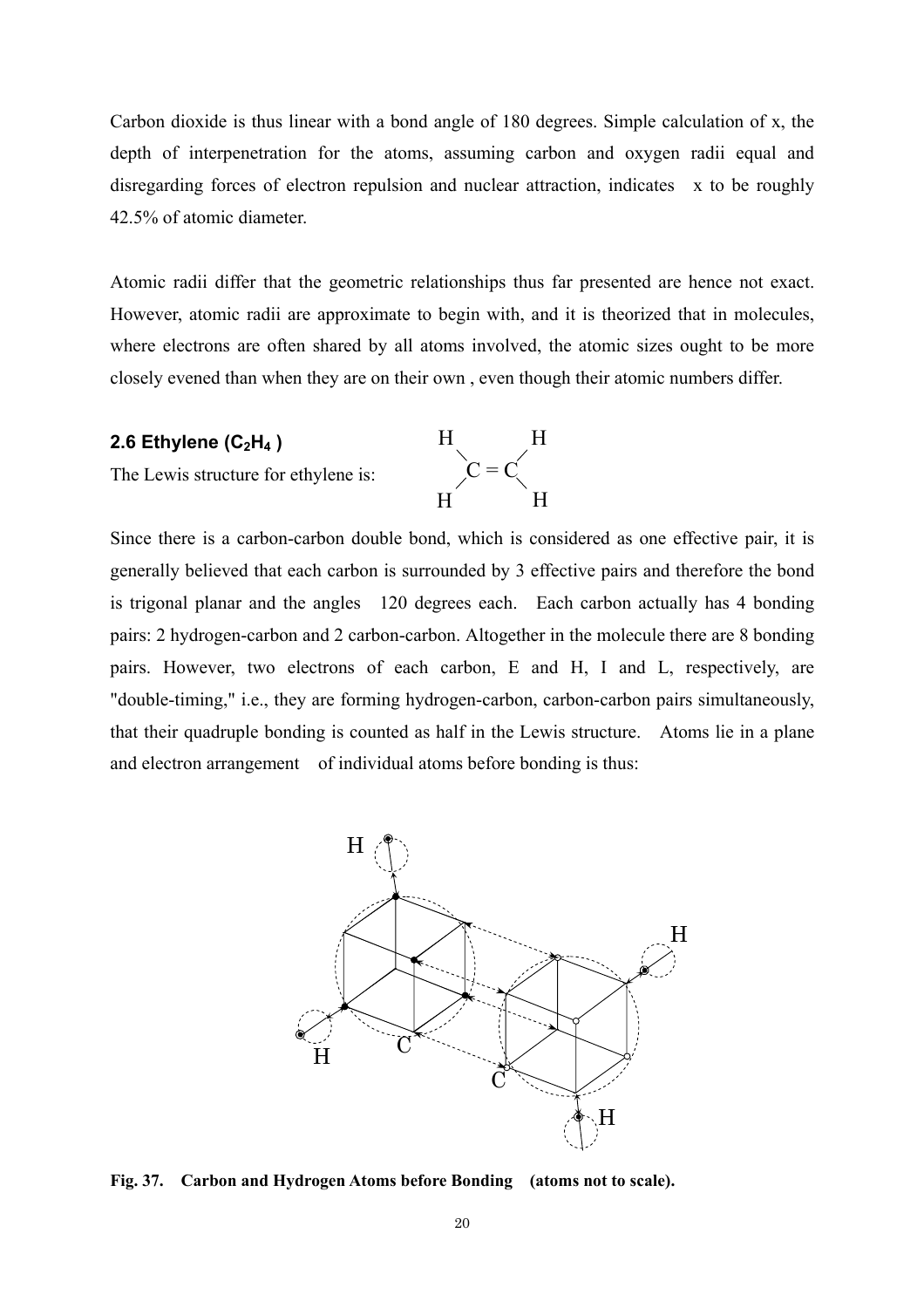Final arrangement is thus:



**Fig. 38. Carbon and Hydrogen Atoms after Bonding (atoms not to scale).** 



Fig. 39. Molecular Structure of Ethylene (  $C_2H_4$  ). **Phase1: All of C-2 and H-1 Atoms are Paired (atoms not to scale).**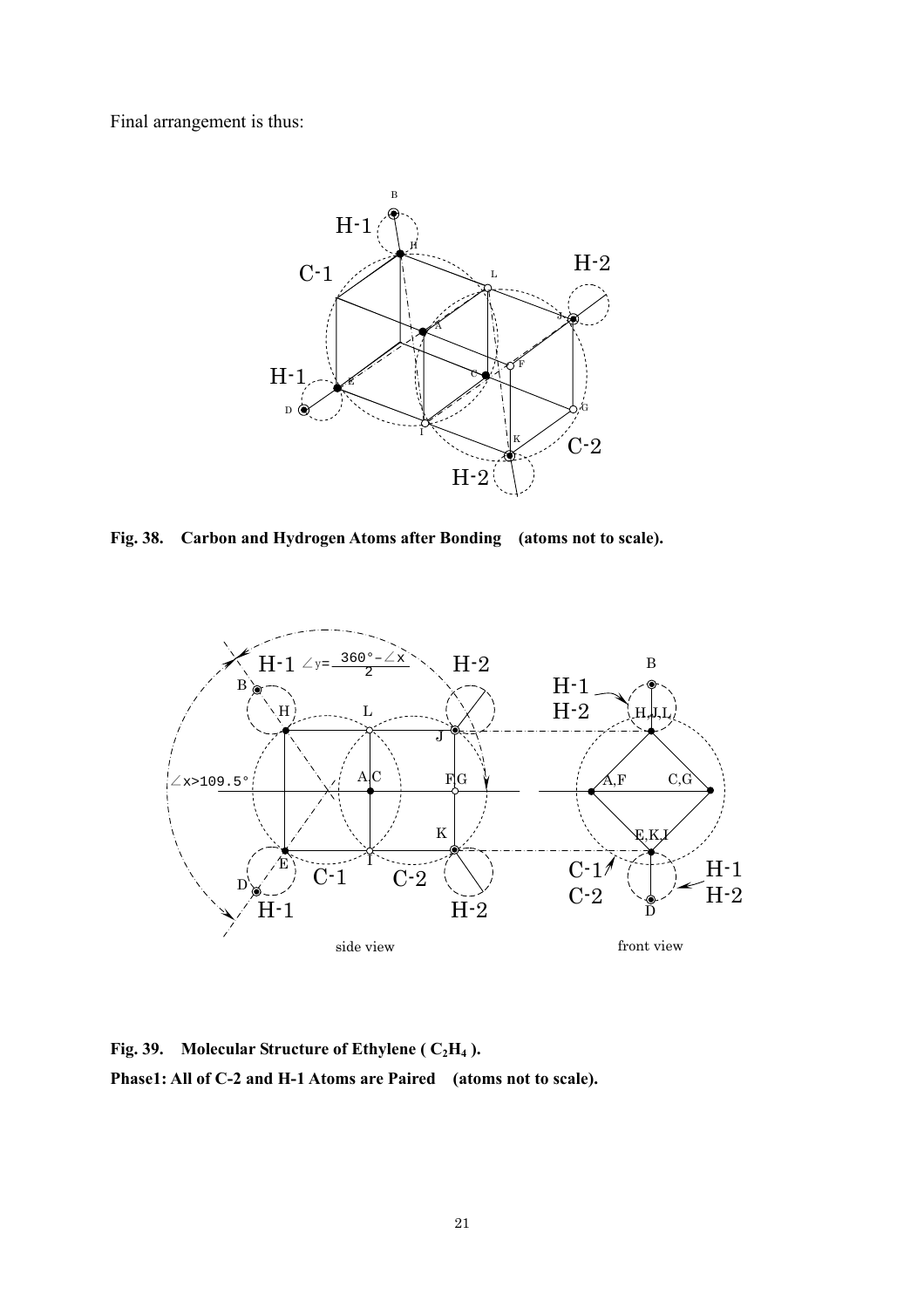

**Fig. 40. Molecular Structure of Ethylene (** $C_2H_4$ **). Phase 2: All of C-1 and H-2 Atoms are Paired (atoms not to scale).**

When all the electrons make half a revolution around their respective orbits, all of carbon-1 and hydrogen-2 atoms' electrons become paired (Phase-2). As is evident in the above figures, the molecule is basically two tetrahedra interpenetrating each other . How the 4 hydrogen atoms respectively attach to the carbon atoms is similar to those in methane  $(CH<sup>4</sup>)$ , but since the pair of hydrogen atoms attached to the adjacent carbon atom is now further apart and electron repulsion less, and also since the center of mass of the molecule shifts from the respective centers of each carbon to their bonded center, the regular carbon orbits shift to displace the position where hydrogen atoms would normally attach at 109.5 degrees, which is the angle in a regular tetrahedral configuration ( as in methane ). Hence, the resulting bond angle x between 2 hydrogen atoms is greater than 109.5 degrees but not necessarily 120 degrees. Atomic interpenetration is similar to those of  $CO<sup>2</sup>$ .

#### **2.7 Acetylene (C<sub>2</sub>H<sub>2</sub>):**

The structural formula for acetylene is: The formula indicates a triple bond between the carbon atoms. The electron configuration of carbon is tetrahedral with 4 unpaired orbits. This means there are 4 slots open at the opposite end of each electron. The 4 electrons and their unpaired opposite ends together form double tetrahedra. The 2 carbon and the 2 hydrogen atoms before bonding, individually, are as follows:  $H - C \equiv C - H$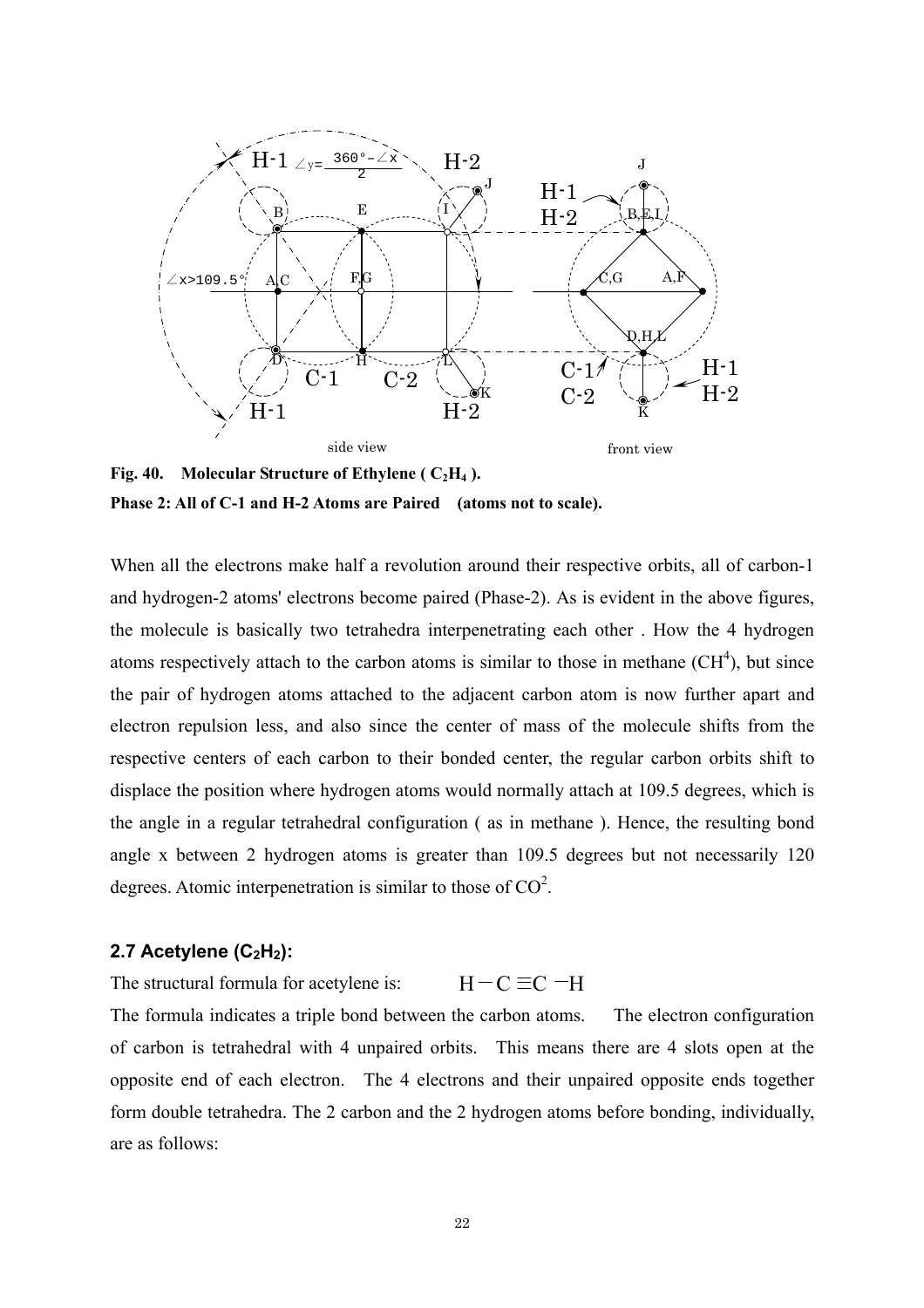

**Fig. 41. Carbon and Hydrogen Atoms before Bonding ( cubes seen from different angles for easy visualization . Atoms not to scale ).** 

The 3 electrons of carbon-2, namely E', F' and G', fill the empty slots of carbon -1 at E,F, and G respectively. Hence, the triple bond. Hydrogen-1's electron H' attaches to carbon-1 at H, and hydrogen-2's empty slot is filled by carbon-2's electron M. In this manner, all of carbon-1's electrons are now paired, as well as that of hydrogen-2. When all of the electrons involved make half a revolution around their respective orbits, all of carbon-2's and hydrogen-1's electrons are now paired in turn.



**Fig. 42. Molecular Structure of Acetylene (as seen from the side and top. Atoms not to scale). Phase 1: Carbon-1 and Hydrogen-2 Paired.**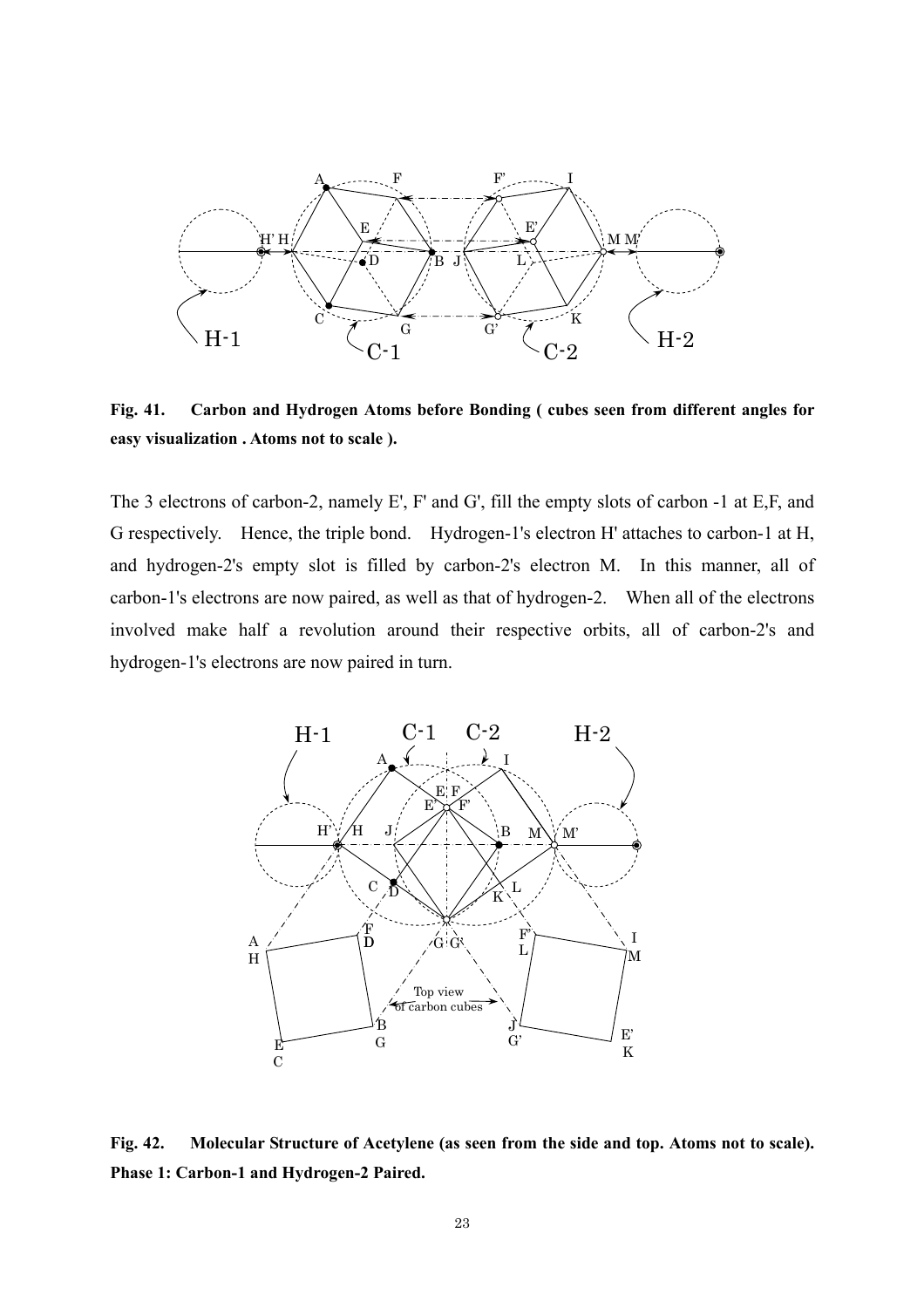

**Fig. 43. Molecular Structure of Acetylene (as seen from the side. Atoms not to scale). Phase 2: Carbon-2 and Hydrogen-1 Paired.** 

As is evident in the diagram, the molecular structure of acetylene is linear. The 2 carbon atoms interpenetrate each other by the distance JB, which actually is the altitude of the tetrahedra ABCD and IJKL respectively. Simple geometric analysis, disregarding the forces of electron repulsion and nuclear attraction, reveals that each atom is penetrating 2/3 the diameter into the other and the length of the 2 carbons is 4/3 the diameter.

While acetylene is symmetrical along certain axes, it is not so along all axes. This asymmetry could account for the rotational spectra exhibited by acetylene<sup>6</sup>.

#### **2.8 Carbon Monoxide (CO):**

The structural formula is:  $\div C \equiv O$ 



**Fig. 44. Carbon and Oxygen Atoms before Bonding (as seen from the side).**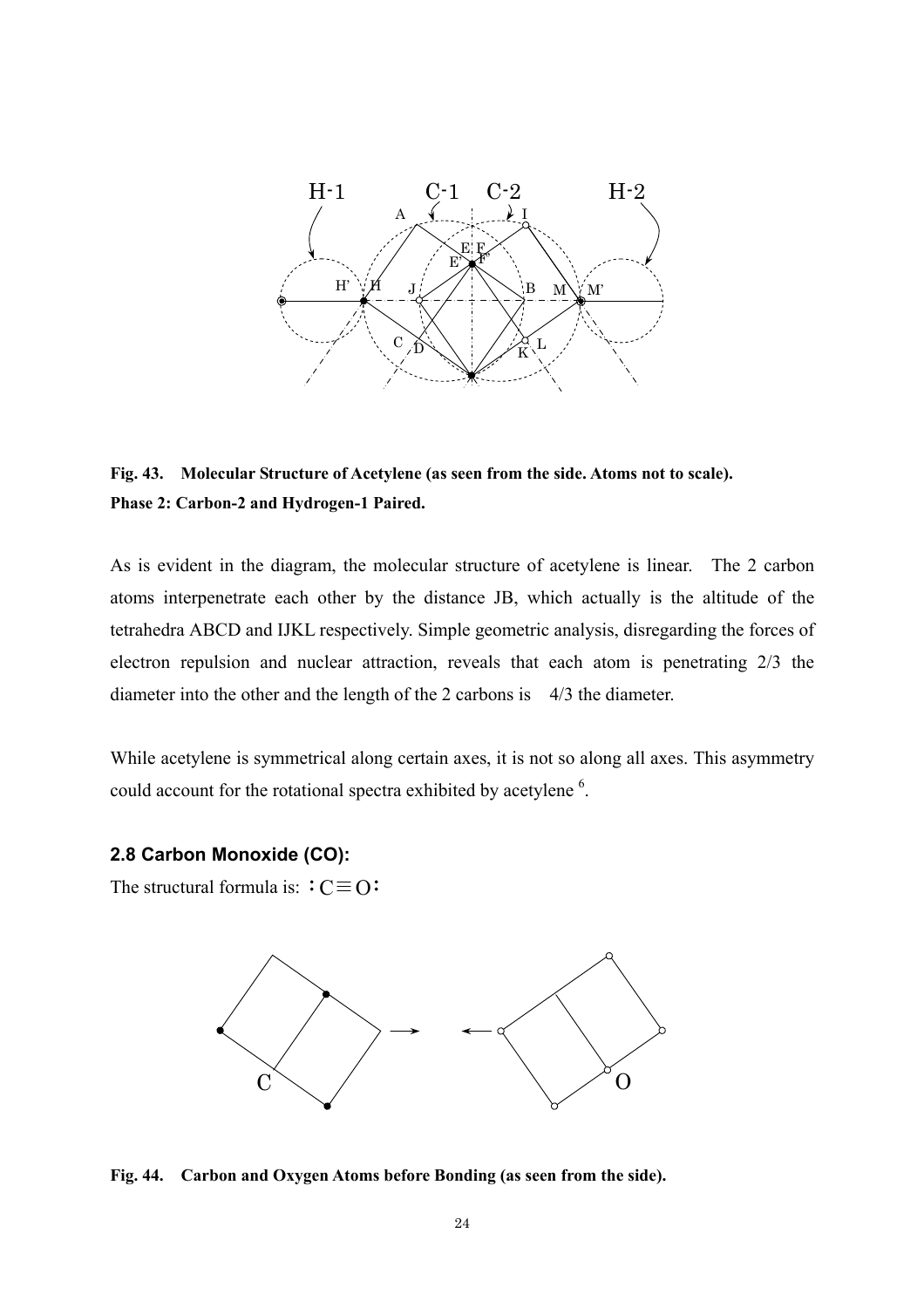

**Fig. 45. Molecular Structure of Carbon Monoxide.** 

**Phase1: 1 Electron of Carbon jumps from G to B to form a Lone Pair, and Carbon and Oxy-gen Triple-bond at E, F, and G. All Oxygen Electrons Paired.**



**Fig. 46. Molecular Structure of Carbon Monoxide.** 

**Phase 2: 1 Electron of Oxygen enters Carbon Orbit, and 1/2 Orbit Revolution makes 3 Bond-ing Pairs of AG, CF, and DE. All Carbon Electrons Paired.**

#### **2.9 Buckminsterfullerene (C-60):**

C-60 is comprised of 60 carbon atoms arranged in R. Buckminster Fuller's geodesic system; hence, the name. The molecular configuration is of 12 pentagons and 20 hexagons as shown below:



**Fig. 47. Molecular Structure of Buckminsterfullerene (C-60 ).**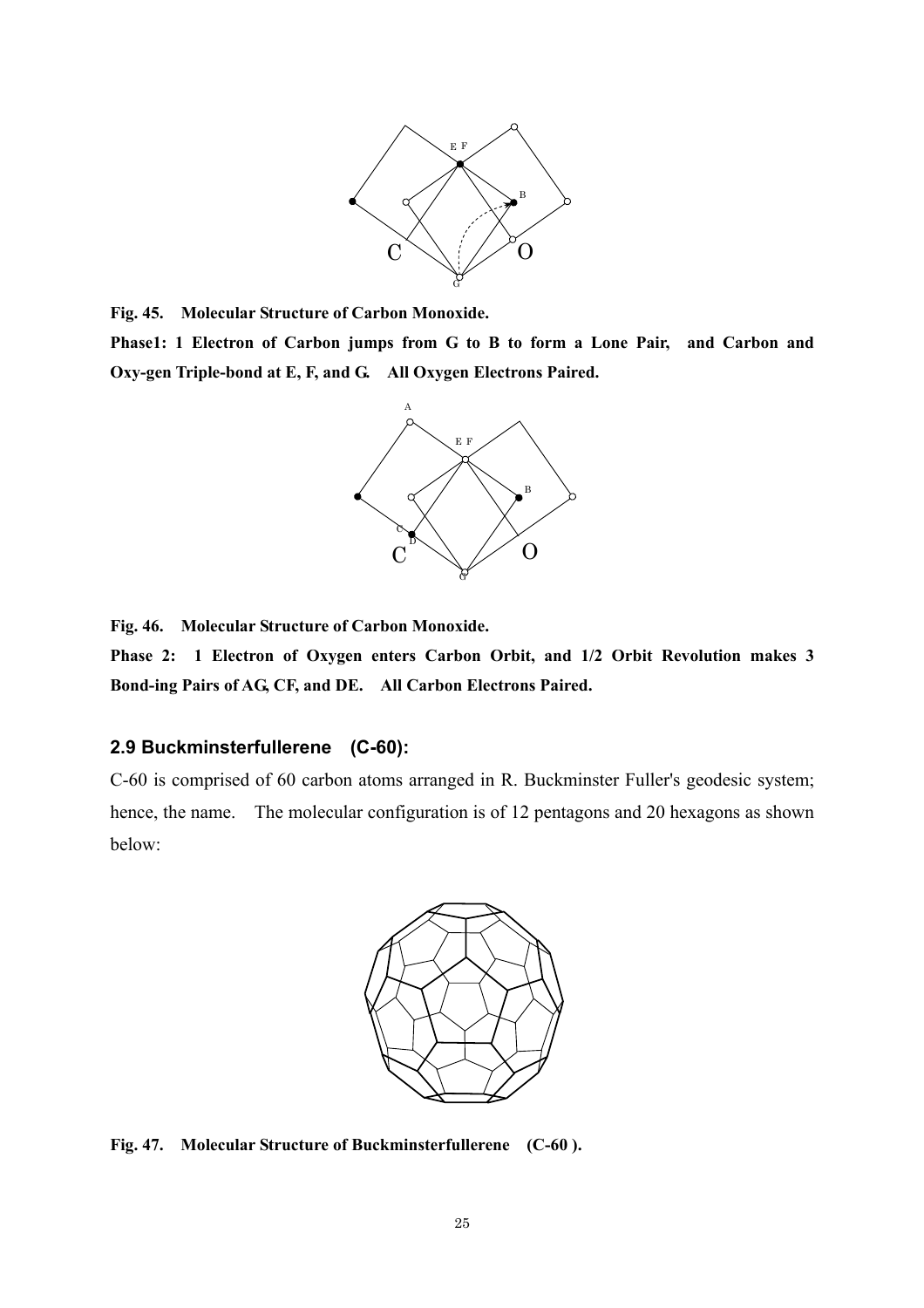Each atom is surrounded by 3 others with 2 bonding angles of 120 and 1 of 108 degrees. The 3 angles constitute 3 planes converging at the central atom, thus:



**Fig. 48. The Bonding Angles and Planes of C-60.**

The 4-electron configuration of carbon is tetrahedral with central angles of 109.5 degrees each. When carbon atoms attach to one another to produce C-60, each carbon's 3 empty slots in the tetrahedra are filled by the 3 neighboring atoms. However, in order to create the two 120 degrees angles and one 108 degrees angle of C-60 for each atom, the red orbit rotates just a bit about the x-x axis to displace the intersections of the blue with the red, and of the green with the red .



**Fig.49. Red Orbit shifts to produce Angle Displacement (as seen from inside the molecule).**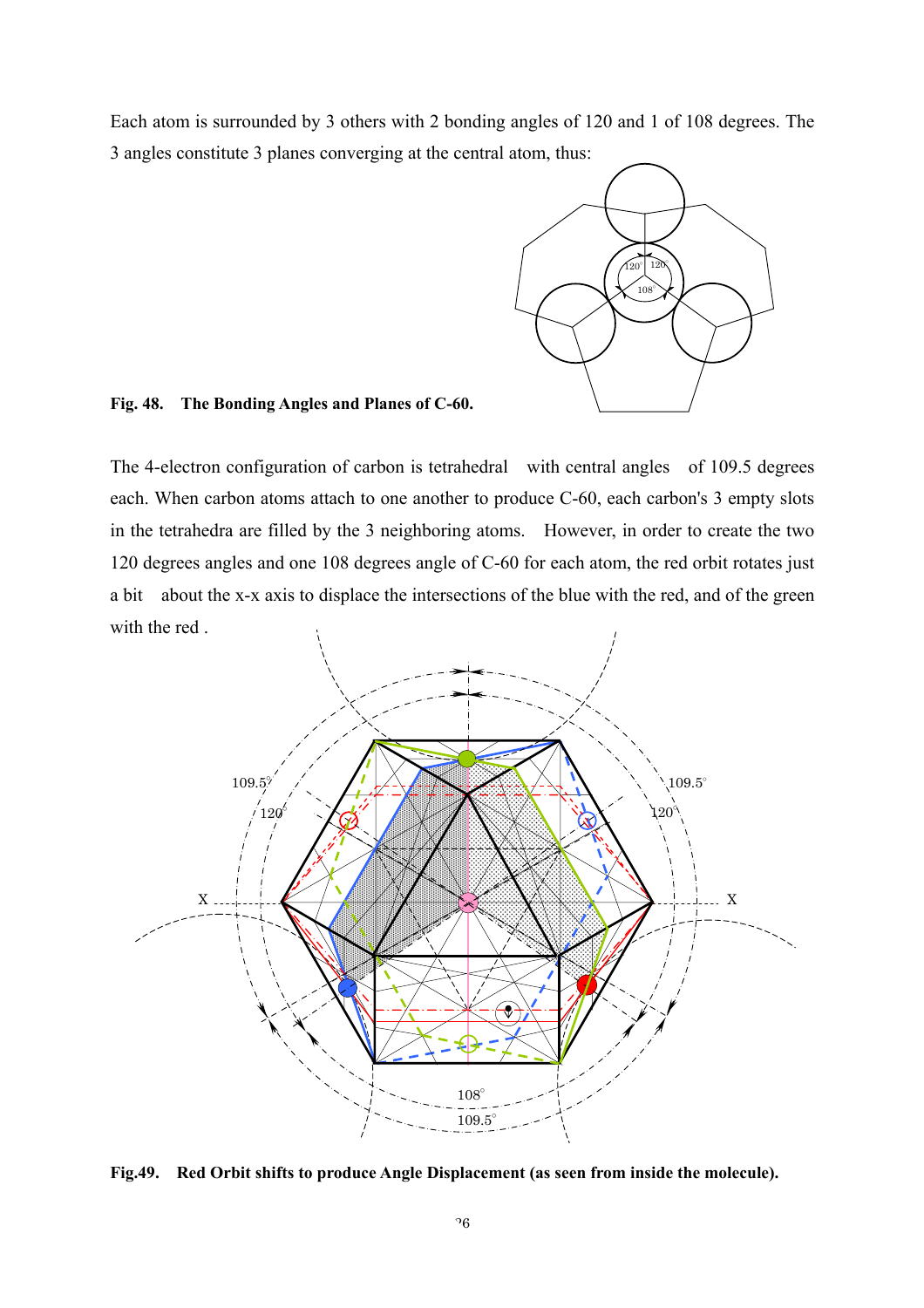In this way, the 3 bonding angles are secured, while at the same time 3 of carbon's 4 electrons are paired. The remaining unpaired (pink) electron, since it traverses the intersection of the green and the blue, could thus be paired as well alternatingly.

With the cubes, the molecular arrangement is:



**Fig.50. 1/2 Molecular Structure of C-60: Phase 1.**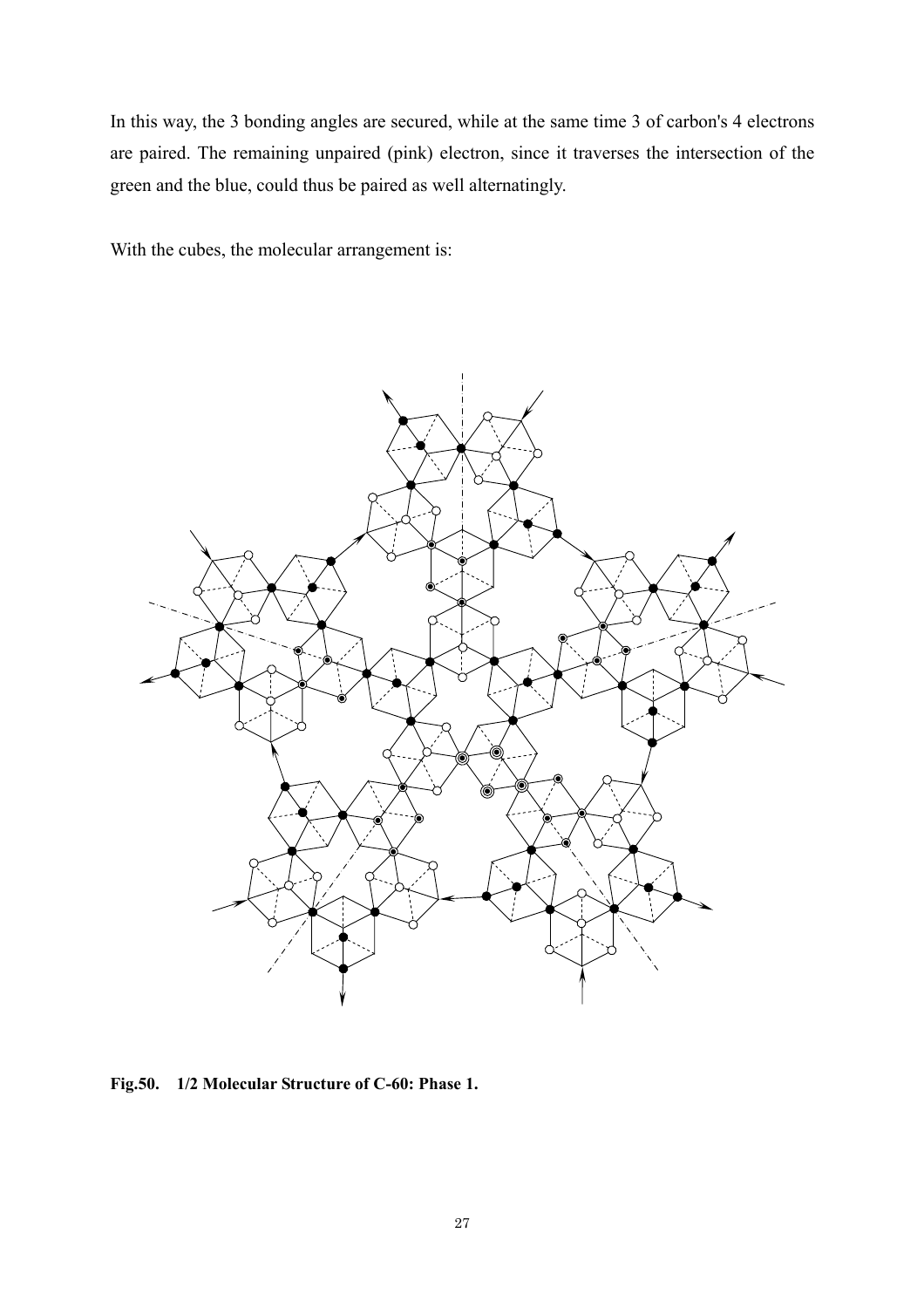

**Fig.51. 1/2 Molecular Structure of C-60: Phase 2.** 

Four-fifths of the atoms alternate between tetrahedral and 7-electron configurations, while the rest alternate between either trigonal bipyramidal or octahedral and 7-electron configurations.

# **2.10 Methanol (CH<sub>3</sub>OH):**

Finally, a polyatomic molecule without a central atom shall be presented . The Lewis structure for methanol is : **TT** 

$$
H = \frac{H}{C} = \frac{H}{Q} - H
$$
  
H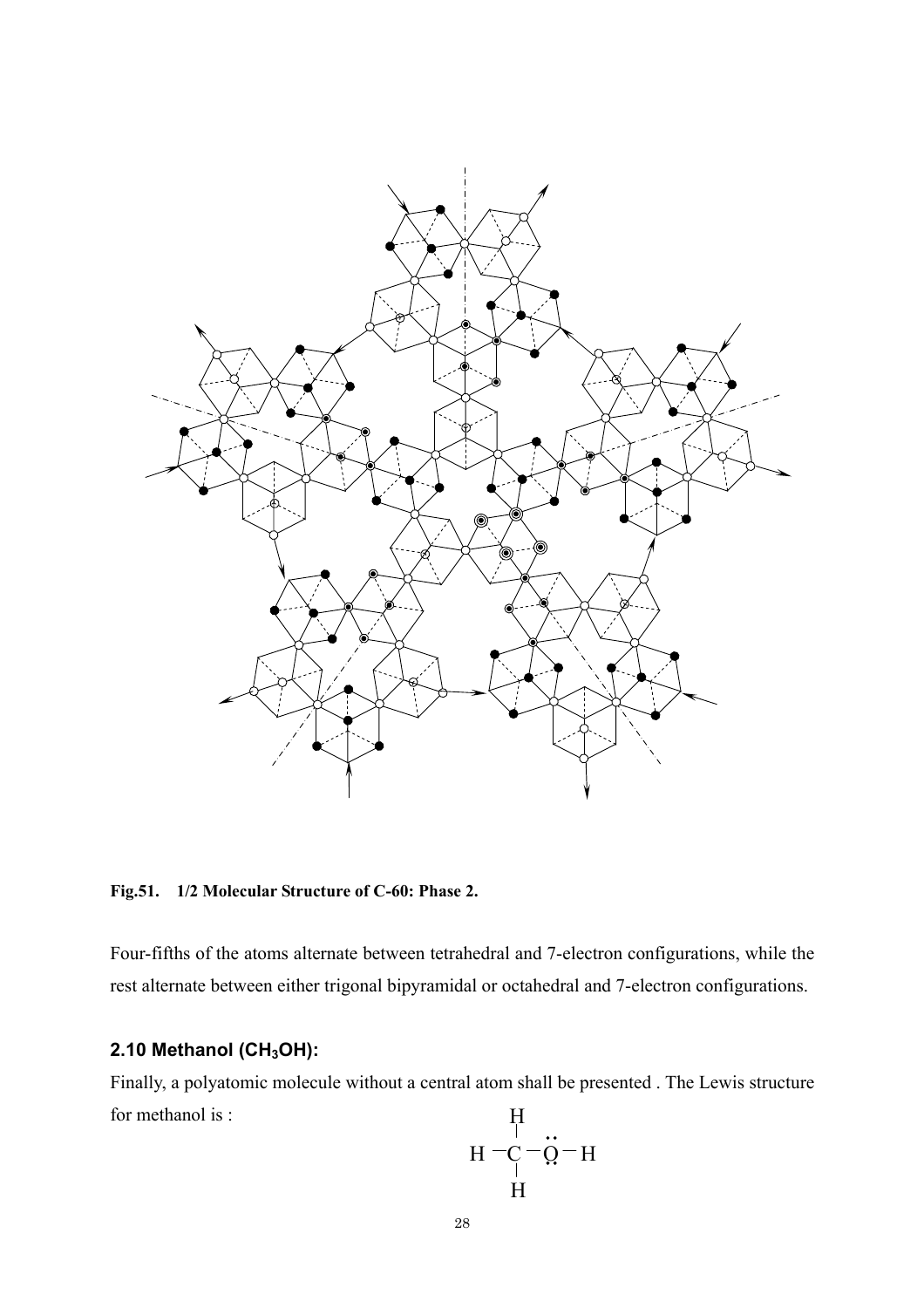Since carbon has 4 valence electrons with a tetrahedral arrangement, the 1 oxygen and 3 hydrogen atoms will occupy the 4 empty slots to complete the orbits of carbon and hydrogen respectively. Since oxygen has one unpaired orbit left to fill, the remaining hydrogen attaches to it to complete all the orbits of all the atoms involved. The oxygen's original 6-valence electron octahedral configuration adapts itself to double tetrahedra (or cube) as it attaches to the carbon and to the hydrogen . As oxygen completes its orbits thus by filling the unpaired slots of the tetrahedral arrangement, the molecular configuration is as follows:



**Fig. 52. Molecular Structure of Methanol (with carbon and oxygen orbits paired).** 

## **References**

- 1. Fuller, R.B. *Synergetics* , Macmillan Publishing Co., Inc., New York, 164 (1975)
- 2. Zumdahl, S.S. *Chemistry,* D. C. Heath and Company, Toronto, 292 (1989)
- 3. Fuller, R.B. *Synergetics ,* Macmillan Publishing Co., Inc., New York, 372 (1975) Ingber, D.E. *Scientific American* 278, 30-39 (1998)
- 4. Zumdahl, S.S. *Chemistry*, D. C. Heath and Company, Toronto, 358 (1989)
- 5. Zumdahl, S.S. *Chemistry,* D. C. Heath and Company, Toronto, 359 (1989)
- 6. Aldersey-Williams, H. *The Most Beautiful Molecule*, Aurum Press Limited, London, 46 (1994)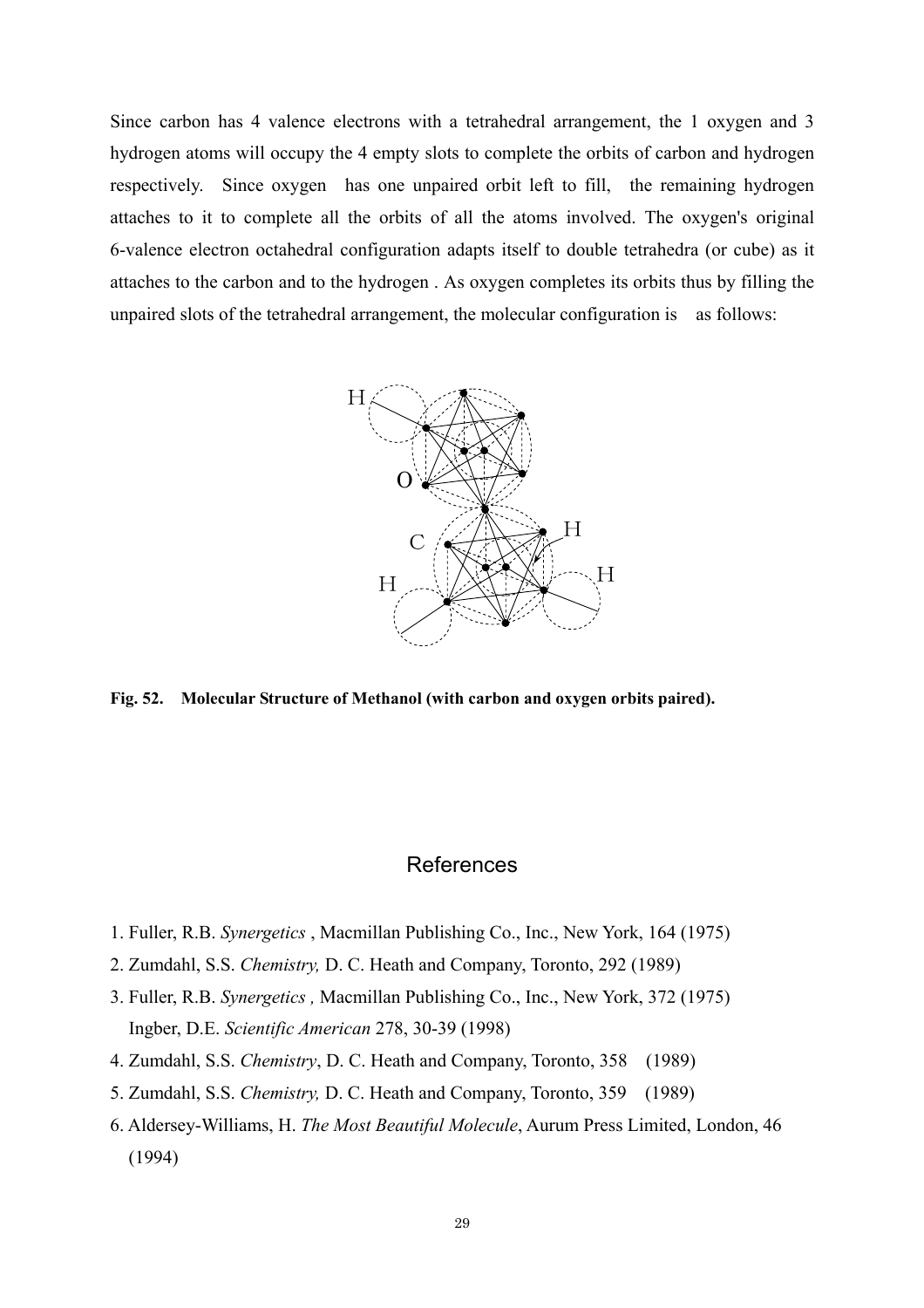# **Supplement 1.**

Comparative table showing relationship of number of bonds, bond order, observed bond dis-sociation energy, bond length, and depth of interpenetration of homonuclear diatomic mole-cules  $B_2$  through  $F_2$ :

|                     | B <sub>2</sub>        | $C_2$                  | $N_2$            | $\mathrm{O}_2$ | F <sub>2</sub>   |
|---------------------|-----------------------|------------------------|------------------|----------------|------------------|
| Lewis<br>structure* | $\cdot$ B = B $\cdot$ | $C \equiv C$           | $:N \equiv N$    |                | $\ddot{F} - F$ : |
| Phase1*             |                       |                        |                  |                |                  |
| Phase2*             |                       |                        |                  |                |                  |
| Magnetism           | Paramag-              | Diamag-                | Diamag-          | Paramag-       | Diamag-          |
|                     | netic                 | netic                  | netic            | netic          | netic            |
| Number of           | $\overline{2}$        | $\overline{4}$         | 3                | $\overline{2}$ | $\mathbf{1}$     |
| bonds*              |                       |                        |                  |                |                  |
| Bond order          | 1                     | $\overline{2}$         | 3                | $\overline{2}$ | $\mathbf{1}$     |
| Observed bond       | 290                   | 620                    | 942              | 495            | 154              |
| dissociation        | (1.54x2)              | $(=\varepsilon 154x4)$ | $(\doteq 154x6)$ | (1.54x3)       |                  |
| energy (kj/mol)     |                       |                        |                  |                |                  |
| Observed bond       | 1.59                  | 1.31                   | 1.10             | 1.21           | 1.43             |
| lengh $(A)$         |                       |                        |                  |                |                  |
| Calculated bond     | 1.43                  | 0.89                   | 0.47             | * *            | 1.28             |
| length $(A)^*$      |                       |                        |                  |                |                  |
| Calculated          | 0.33                  | 0.66                   | 0.93             | * *            | 0.00             |
| depth of            | simple                | simple                 | complex          | complex        |                  |
| interpenetration    | penetration           | penetration            | penetration      | penetration    |                  |
| $(A)^*$             |                       |                        |                  |                |                  |

\* Propositions of the new model. \*\* See explanation on O2.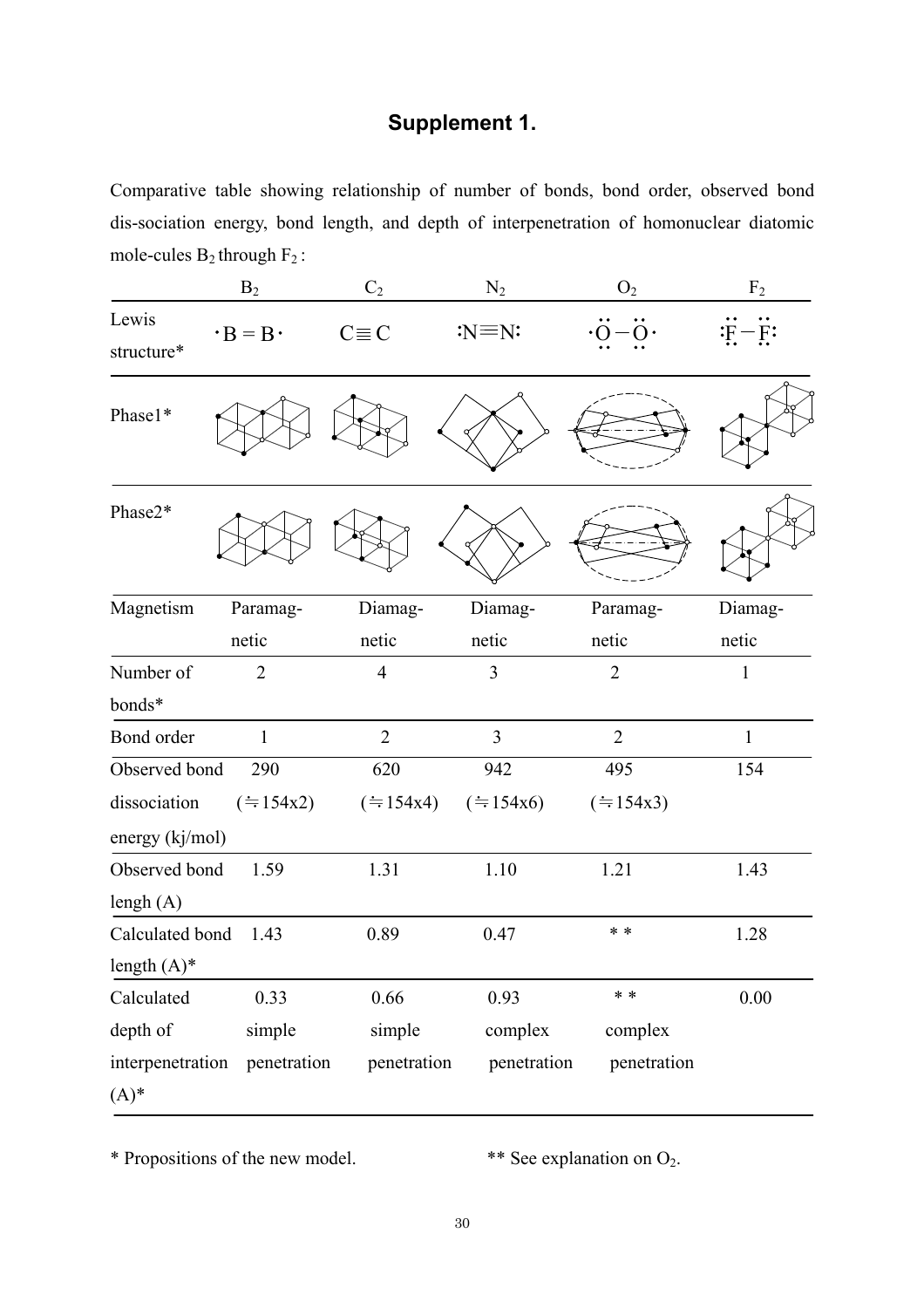From the table, it could be concluded that bond dissociation energy is directly proportional to number of bonds and depth of interpenetration of the atoms and inversely proportional to internuclear distance. In other words, bond energy is dependent on how atoms and their electrons are geometrically related. For example, given that  $F_2$  is singly bonded and has dis-sociation energy of 154 (kJ/mol), then energy of doubly bonded  $B_2$  should be roughly twice 154, or 308, which closely corresponds with observed 290. We could then predict that quadruply bonded  $C_2$  is roughly 4 times 154, or 616, which closely corresponds with observed 620. Calculated interpenetration of  $C_2$  is 0.66A, which is 2 times 0.33A of  $B_2$ . Hence, we could test the calculated energy by another way by multiplying 290 by 2, which equals 580, and see that it again is close to observed 620. Triply bonded  $N_2$  then should be about 3 times 154, or 462, but the result does not agree with observed energy. This is because the type of geometrical bonding here is quite complex and interpenetration deep (1.33 of atomic radius, or 0.93A) that the bond energy is much greater than the simple multiple of the singly bonded energy. If we work backwards, however, by comparing that the bond energy for  $N_2$  is roughly 1.5 times that of  $C_2$ , and multiply the calculated depth of interpenetration of  $C_2$ of 0.66A by 1.5, we obtain 0.99A, which is close to the calculated interpenetration of  $N_2$  of 0.93A.

## $O<sub>2</sub>$ .

Some possibilities of  $O_2$  bonding are the following:





Fig. S1-1. 2-Phase Diagram for O<sub>2</sub>: Alternative 1.





Fig. S1-2. 2-Phase Diagram for O<sub>2</sub>: Alternative 2.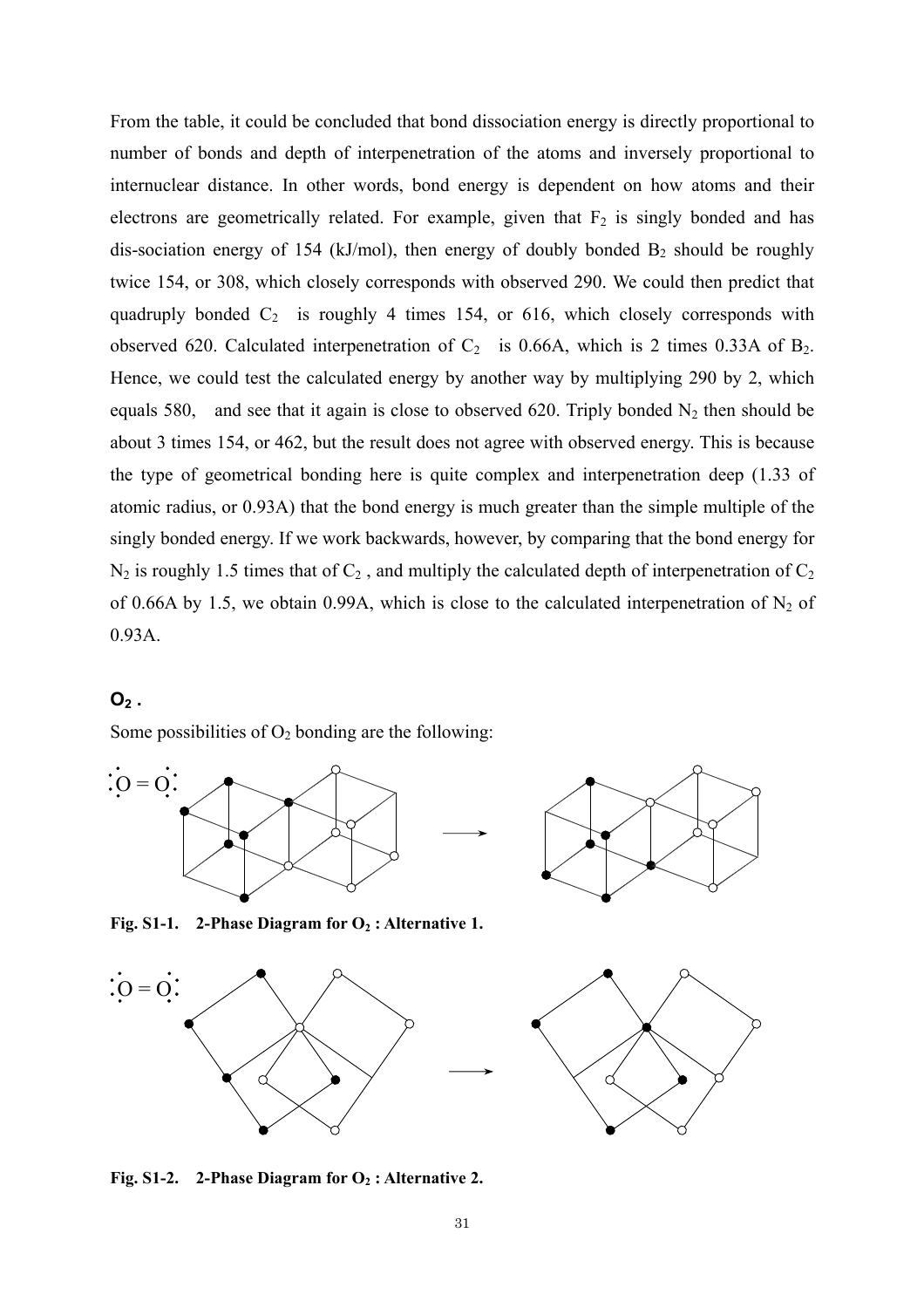

Fig. S1-3. 2-Phase Diagram for O<sub>2</sub>: Alternative 3.

However, since  $O_2$  is observed to be paramagnetic with 2 free electrons, alternatives 1 and 2, being diamagnetic, are ruled out.

Alternative 3, being paramagnetic with 2 free electrons, is a possibility. However, considering the relatively large bond dissociation energy observed, the single bond together with great repulsion amongst the 12 electrons, make it a very unlikely candidate. Hence, a bit unusual type of bond is here postulated that is somewhat counterintuitive to the generally observed cases. Perhaps, however, it is Nature's scheme to possess such a molecule as vital as  $O<sub>2</sub>$  that is stable and yet flexible ( in terms of bonding with other elements) by leaving 2 electrons free to pair. This particular molecular structure, unlike any other thus far presented, is di-nuclear, i.e., has 2 nuclei around which all electrons orbit. In other words, electrons orbit an ellipsoidal region of space with 2 foci.



Fig. S1-4. 2-Phase Diagram for O<sub>2</sub>: Alternative 4.

As can be observed in the diagram, the "cubes" are stretched out with ellipsoidal foci, or nuclei, at c and c' respectively. A single bond is formed between 2 joints at a and b, with 2 free electrons at d and e, and alternatingly at d' and e'.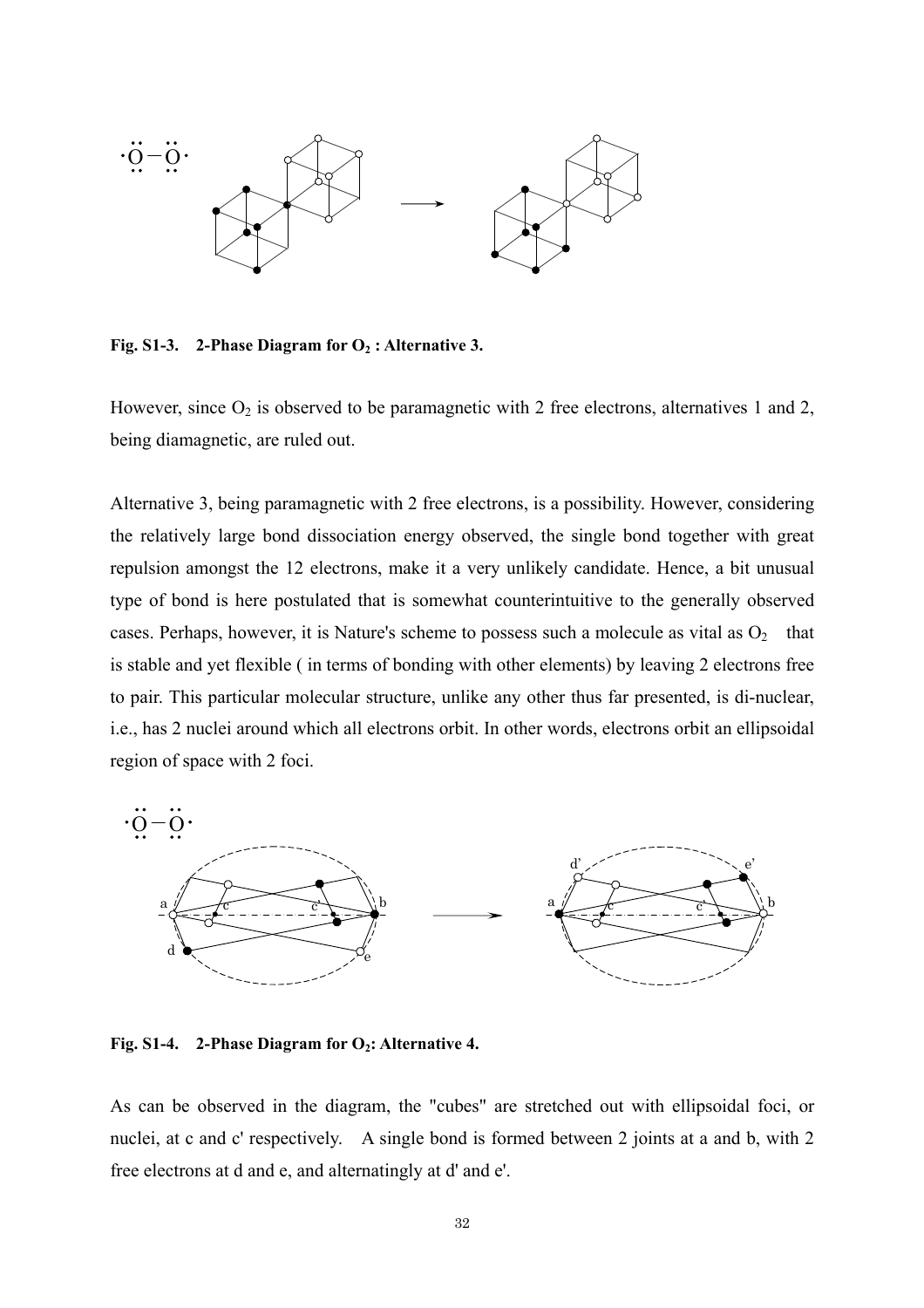# **Supplement 2**

#### **Ethylene (**C**2H4) : Alternative.**

While the proposed model satisfies the planar arrangement of atoms in the ethylene molecule, it also predicts a nonplanar version. This fact had for some time been puzzling the author as well as receiving criticism from reviewers of the paper. The author is happy to relate that evidence for this occurrence had been reported in a paper written in 1974 by Foo and Innes<sup>1</sup>. Accordingly, it had been observed that when energy is applied to ethylene the planar arrangement of the atoms change. It is postulated here that the new arrangement is as follows.



**Fig. S2-1. Carbon and Hydrogen Atoms before Bonding (atoms not to scale).** 

Final arrangement is thus:



**Fig. S2-2. Carbon and Hydrogen Atoms after Bonding (atoms not to scale).**